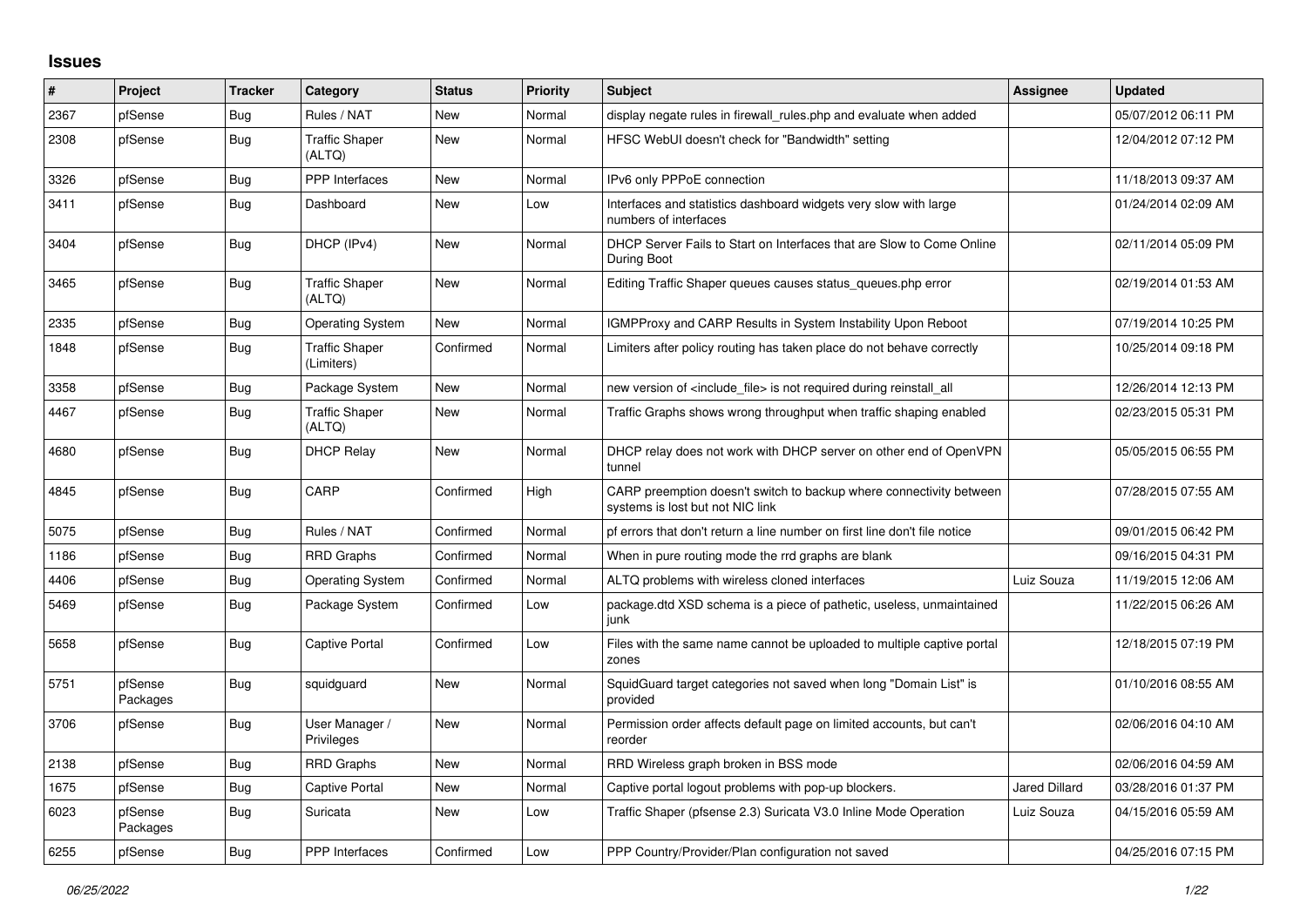| $\sharp$ | Project             | <b>Tracker</b> | Category                                        | <b>Status</b> | <b>Priority</b> | <b>Subject</b>                                                                           | <b>Assignee</b> | <b>Updated</b>      |
|----------|---------------------|----------------|-------------------------------------------------|---------------|-----------------|------------------------------------------------------------------------------------------|-----------------|---------------------|
| 6361     | pfSense             | Bug            | Web Interface                                   | New           | Low             | Responsive Mobile Menu issue                                                             |                 | 05/16/2016 12:09 PM |
| 6386     | pfSense             | <b>Bug</b>     | <b>IPv6 Router</b><br>Advertisements<br>(RADVD) | <b>New</b>    | Low             | Switching Router Advertisements to disabled should broadcast IP<br>Removal messages      |                 | 05/22/2016 10:44 PM |
| 6220     | pfSense             | <b>Bug</b>     | <b>Operating System</b>                         | Confirmed     | Normal          | state mismatch with host-initiated traffic matching binat to IP not locally<br>assigned  | Luiz Souza      | 06/08/2016 09:23 AM |
| 6471     | pfSense<br>Packages | <b>Bug</b>     | squidguard                                      | <b>New</b>    | Normal          | pfsense 2.3.1 squidguard -> common ACL -> Target Rules List<br>missing                   |                 | 06/08/2016 06:22 PM |
| 6493     | pfSense             | Bug            | Web Interface                                   | Confirmed     | Normal          | Dynamic DNS clients slow page load                                                       |                 | 06/17/2016 03:43 AM |
| 6517     | pfSense             | Bug            | <b>IPsec</b>                                    | Confirmed     | Normal          | Adding mobile IPsec phase 2 entries requires restart of strongswan                       |                 | 06/21/2016 11:04 PM |
| 6521     | pfSense<br>Packages | Bug            | squidguard                                      | New           | Normal          | pfsense 2.3.1 squidguard -> Groups ACL -> Target Rules List missing                      |                 | 06/25/2016 10:49 PM |
| 6580     | pfSense             | <b>Bug</b>     | <b>Operating System</b>                         | Confirmed     | Normal          | Bridge with down member interface sends ICMP unreachables where it<br>shouldn't          |                 | 07/05/2016 05:40 PM |
| 4428     | pfSense             | Bug            | Interfaces                                      | Confirmed     | Normal          | Setting media option on em(4) leads to infinite link cycling                             |                 | 07/06/2016 12:45 AM |
| 5887     | pfSense             | Bug            | Interfaces                                      | Confirmed     | Normal          | hardware_offloading_applyflags sets/unsets most values when already<br>set correctly     |                 | 07/06/2016 03:31 PM |
| 5355     | pfSense             | Bug            | <b>IPsec</b>                                    | New           | High            | on Dynamic WAN IP (DHCP Client) it takes 10 minutes before Phase1<br>reconnects          |                 | 07/08/2016 10:29 PM |
| 5791     | pfSense             | <b>Bug</b>     | Rules / NAT                                     | Confirmed     | Normal          | tftp-proxy functionality is easilly broken by unrelated rules                            |                 | 07/10/2016 12:24 AM |
| 6605     | pfSense             | Bug            | Interfaces                                      | Confirmed     | Normal          | rc.linkup logic issues with actions taken                                                |                 | 07/12/2016 07:46 PM |
| 3382     | pfSense             | <b>Bug</b>     | <b>IGMP Proxy</b>                               | New           | Normal          | IGMPPROXY fails with more than 32 interfaces                                             |                 | 07/12/2016 11:01 PM |
| 6614     | pfSense             | <b>Bug</b>     | Web Interface                                   | Confirmed     | Normal          | Dashboard high CPU usage                                                                 |                 | 07/14/2016 03:04 PM |
| 6627     | pfSense             | Bug            | Rules / NAT                                     | <b>New</b>    | Normal          | floating tab match rules ignore quick action so should be removed                        |                 | 07/18/2016 02:15 PM |
| 5367     | pfSense             | Bug            | Web Interface                                   | New           | Normal          | Safari repeatedly tries to reload dashboard                                              | Jared Dillard   | 08/22/2016 11:08 AM |
| 6011     | pfSense             | Bug            | Web Interface                                   | Confirmed     | Low             | IPv6 link local fails HTTP REFERER check                                                 |                 | 09/04/2016 09:57 AM |
| 3824     | pfSense             | <b>Bug</b>     | <b>Traffic Shaper</b><br>(Limiters)             | Confirmed     | Normal          | Limiters on bridge break traffic outside locally-configured IP subnets                   | Luiz Souza      | 11/03/2016 07:16 PM |
| 6803     | pfSense             | <b>Bug</b>     | Web Interface                                   | <b>New</b>    | Normal          | CSRF timeout occurs when it (probably) shouldn't                                         |                 | 11/03/2016 09:43 PM |
| 1813     | pfSense             | Bug            | Rules / NAT                                     | Confirmed     | Normal          | Static routes on WAN interfaces overridden by route-to for<br>firewall-initiated traffic |                 | 11/09/2016 02:06 PM |
| 3962     | pfSense<br>Packages | Bug            | ladvd                                           | Confirmed     | Normal          | LADVD interface handling issues with lagg and bridge                                     |                 | 12/05/2016 01:59 PM |
| 6083     | pfSense<br>Packages | <b>Bug</b>     | Squid                                           | New           | Normal          | Suqid Realtime Monitor / Squid Cache Table not diplaying correctly                       |                 | 12/06/2016 07:25 AM |
| 7040     | pfSense             | <b>Bug</b>     | Interfaces                                      | New           | Normal          | Issue when disabling an interface                                                        |                 | 12/26/2016 02:56 AM |
| 4474     | pfSense             | <b>Bug</b>     | Package System                                  | Confirmed     | Normal          | IP address change triggers reload of all packages                                        |                 | 02/13/2017 07:21 AM |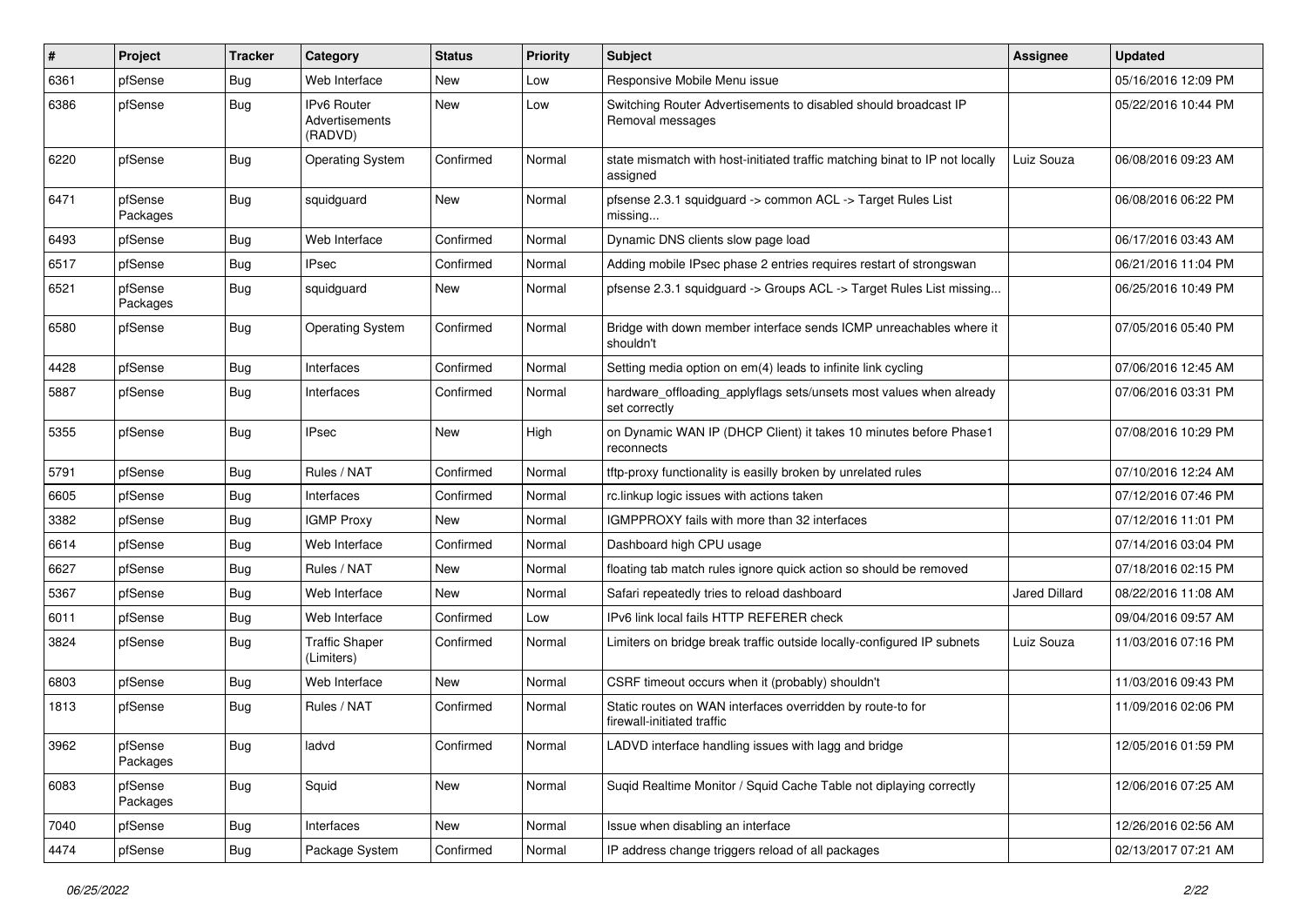| $\sharp$ | Project             | <b>Tracker</b> | Category                            | <b>Status</b> | <b>Priority</b> | <b>Subject</b>                                                                                                                    | Assignee   | <b>Updated</b>      |
|----------|---------------------|----------------|-------------------------------------|---------------|-----------------|-----------------------------------------------------------------------------------------------------------------------------------|------------|---------------------|
| 7238     | pfSense             | <b>Bug</b>     | Web Interface                       | New           | Normal          | Menu layout broken when using "Hostname in Menu" with long<br>hostnames                                                           |            | 02/21/2017 07:01 AM |
| 7314     | pfSense             | <b>Bug</b>     | <b>RRD Graphs</b>                   | New           | Low             | Discrepancy in ntp monitoring view                                                                                                |            | 02/24/2017 08:37 PM |
| 4061     | pfSense             | <b>Bug</b>     | DHCP (IPv4)                         | Confirmed     | Normal          | dhcpd doesn't send client-hostname to peer, breaking DHCP lease<br>registrations w/HA                                             |            | 02/24/2017 08:58 PM |
| 5306     | pfSense             | <b>Bug</b>     | Package System                      | New           | Normal          | textarea fields should have linebreaks sanitized automatically on save                                                            |            | 03/03/2017 04:15 AM |
| 7388     | pfSense<br>Packages | <b>Bug</b>     | Suricata                            | New           | High            | Suricata does not property recognize MTU for PPPOE interfaces                                                                     |            | 03/15/2017 05:17 AM |
| 7403     | pfSense<br>Packages | <b>Bug</b>     | FreeRADIUS                          | <b>New</b>    | Normal          | Captive Portal + freeradius2 + MySQL problems with German Umlaut                                                                  |            | 03/17/2017 09:12 AM |
| 7402     | pfSense             | <b>Bug</b>     | Web Interface                       | <b>New</b>    | Normal          | Inconsistent use of htmlentities validation checks                                                                                |            | 03/21/2017 08:58 AM |
| 7453     | pfSense<br>Packages | Bug            | ACME                                | <b>New</b>    | Normal          | DNS-ovh need to save or display consumer key                                                                                      |            | 04/06/2017 10:54 AM |
| 7476     | pfSense             | Bug            | Logging                             | <b>New</b>    | Normal          | Dirty buffer used to build log messages?                                                                                          |            | 04/17/2017 09:51 PM |
| 7551     | pfSense             | <b>Bug</b>     | Rules / NAT                         | New           | Normal          | Dynamic IPsec endpoints not added to rule set after WAN down/up                                                                   |            | 05/16/2017 02:26 PM |
| 7589     | pfSense             | <b>Bug</b>     | Diagnostics                         | <b>New</b>    | Normal          | diag_edit.php old print_info_box                                                                                                  |            | 05/20/2017 05:02 PM |
| 7590     | pfSense             | Bug            | Diagnostics                         | New           | Normal          | diag edit do not save when nothing to sae (in directory browse view)                                                              |            | 05/20/2017 05:04 PM |
| 7648     | pfSense             | <b>Bug</b>     | CARP                                | <b>New</b>    | Very Low        | SPAN ports on an interface renders CARP HA inoperative                                                                            |            | 06/14/2017 09:19 PM |
| 7730     | pfSense             | Bug            | Interfaces                          | New           | High            | 2.3.4 1 greX: loop detected when hit save on filter rules or interfaces                                                           |            | 07/27/2017 08:16 AM |
| 7734     | pfSense             | <b>Bug</b>     | DHCP (IPv6)                         | <b>New</b>    | Normal          | Using opton ia pd0 does not renew prefix and prefix get dropped                                                                   |            | 07/31/2017 03:46 AM |
| 7821     | pfSense             | Bug            | DHCP (IPv6)                         | New           | Normal          | GIF does not support broadcast                                                                                                    |            | 08/29/2017 10:50 AM |
| 7863     | pfSense             | Bug            | User Manager /<br>Privileges        | New           | Normal          | The "WebCfg - All pages" permission inclueds the "User - System: Shell<br>account access" even though that is not a WebCofg page. |            | 09/16/2017 05:13 AM |
| 7899     | pfSense             | Bug            | <b>Traffic Shaper</b><br>(ALTQ)     | New           | Normal          | a floating 'match' rule on LAN does not put traffic from a broswer on a<br>clientpc into a shaper queue                           |            | 09/28/2017 09:16 AM |
| 7954     | pfSense<br>Packages | <b>Bug</b>     | Squid                               | Confirmed     | Normal          | Package upgrade/reinstall gets stuck on deinstall if the<br>package-provided service is not running                               |            | 10/18/2017 12:04 PM |
| 8004     | pfSense             | Bug            | <b>NAT Reflection</b>               | <b>New</b>    | Normal          | Error notice for a deleted NAT that had a RULE or an existing NAT<br>which is claimed to have no NAT port                         |            | 10/24/2017 06:39 PM |
| 8050     | pfSense             | <b>Bug</b>     | Interfaces                          | <b>New</b>    | High            | Enabling bridge while interfaces have link freezes console                                                                        |            | 11/03/2017 04:38 PM |
| 8066     | pfSense             | Bug            | Routing                             | <b>New</b>    | Normal          | Static routes not applied when they go out a interface using carp                                                                 |            | 11/08/2017 02:04 AM |
| 8072     | pfSense             | <b>Bug</b>     | <b>Traffic Shaper</b><br>(Limiters) | New           | Normal          | Limiter / Queue mask issues?                                                                                                      | Ivor Kreso | 11/08/2017 07:56 PM |
| 8073     | pfSense             | Bug            | <b>IPsec</b>                        | New           | Normal          | Traffic inexplicably not going through IPSEC despite (in theory)<br>matching SPs                                                  |            | 11/09/2017 02:51 AM |
| 8089     | pfSense             | Bug            | Interfaces                          | New           | High            | VLAN page breaks after config restore to new hardware.                                                                            |            | 11/21/2017 01:38 PM |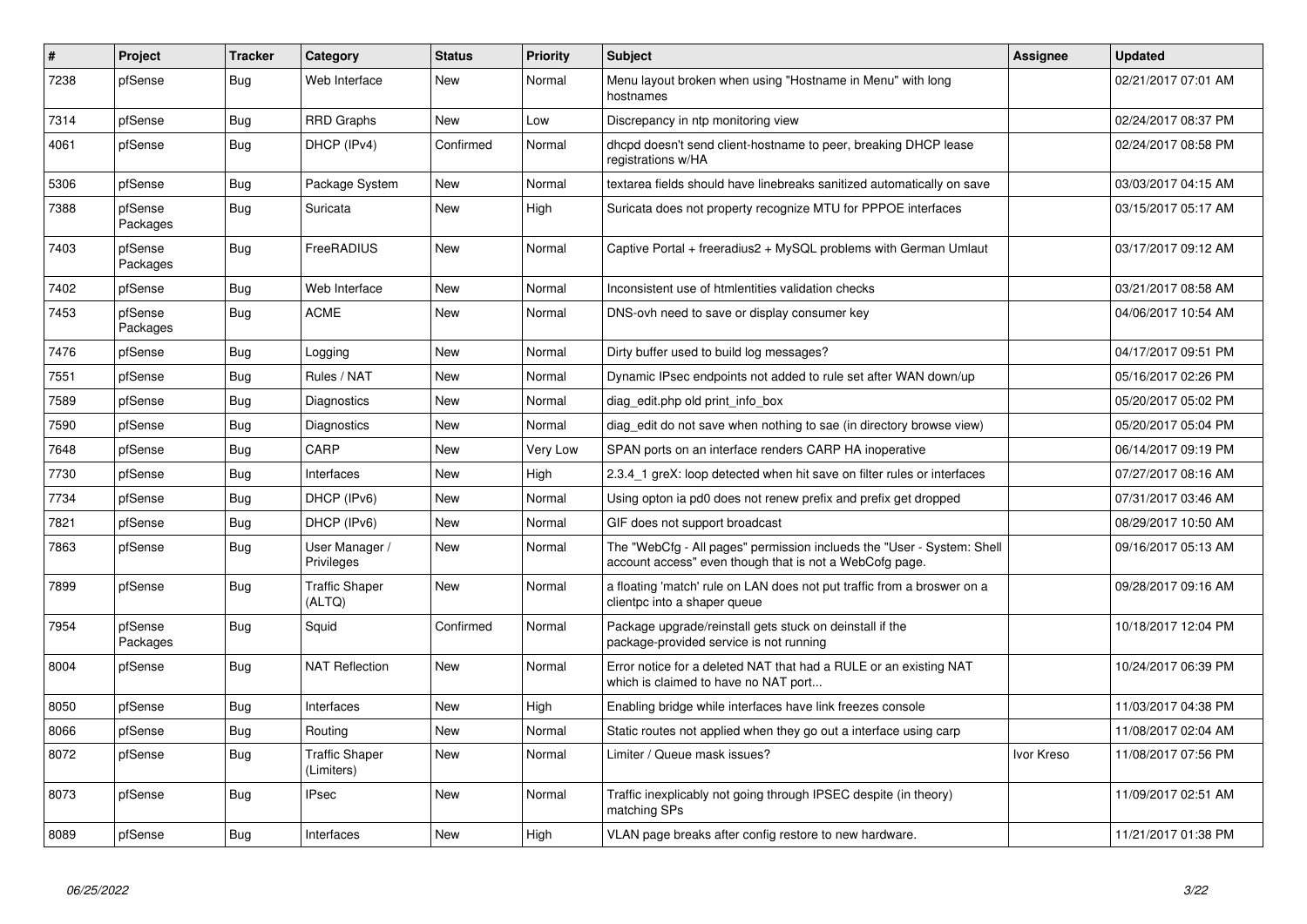| $\sharp$ | Project             | <b>Tracker</b> | Category              | <b>Status</b> | <b>Priority</b> | <b>Subject</b>                                                                                                                                                                | <b>Assignee</b>    | <b>Updated</b>      |
|----------|---------------------|----------------|-----------------------|---------------|-----------------|-------------------------------------------------------------------------------------------------------------------------------------------------------------------------------|--------------------|---------------------|
| 8130     | pfSense             | Bug            | <b>Traffic Graphs</b> | New           | Normal          | Status - Monitoring - Area chart displays traffic data differently than Line<br>or Bar charts                                                                                 |                    | 11/26/2017 01:40 PM |
| 8157     | pfSense             | Bug            | Dashboard             | New           | Very Low        | Traffic Graph clutter from time to time                                                                                                                                       |                    | 12/03/2017 06:40 AM |
| 8158     | pfSense             | Bug            | Interfaces            | New           | High            | IPv6 Track Interface issue with more than one WAN-Gateway and a<br>number of internal interfaces at least track interface from one interface<br>does not work on regular base |                    | 12/03/2017 09:00 AM |
| 8176     | pfSense             | Bug            | Package System        | New           | Normal          | ./schema/packages.dtd -- referenced in *xml, but missing?                                                                                                                     |                    | 12/09/2017 06:52 PM |
| 8213     | pfSense<br>Packages | <b>Bug</b>     | haproxy               | <b>New</b>    | Normal          | acl src file not populated from alias                                                                                                                                         |                    | 12/21/2017 02:02 PM |
| 7462     | pfSense<br>Packages | Bug            | haproxy               | New           | Normal          | HAproxy not rebinding properly after WAN DHCP IP change                                                                                                                       |                    | 01/11/2018 09:15 AM |
| 8180     | pfSense<br>Packages | Bug            | syslog-ng             | New           | Normal          | syslog-ng default log file                                                                                                                                                    |                    | 01/16/2018 12:53 PM |
| 8285     | pfSense             | Bug            | Web Interface         | New           | Normal          | Actions on stale data may result in catastrophic results                                                                                                                      |                    | 01/16/2018 08:08 PM |
| 8229     | pfSense<br>Packages | Bug            | syslog-ng             | New           | Normal          | syslog-ng stops parsing logs after logrotate run                                                                                                                              |                    | 01/26/2018 12:00 PM |
| 8295     | pfSense<br>Packages | <b>Bug</b>     | syslog-ng             | <b>New</b>    | Normal          | syslog-ng logrotates tls files                                                                                                                                                |                    | 02/14/2018 06:12 AM |
| 8401     | pfSense             | <b>Bug</b>     | Installer             | <b>New</b>    | Normal          | Issues related to keys representing alphabetic characters specific to<br>Scandinavian languages and to some other keys.                                                       |                    | 03/30/2018 11:06 AM |
| 8406     | pfSense             | Bug            | Dynamic DNS           | New           | Normal          | DDNS IPV6 Cloudflare Client does not detect PPOE address                                                                                                                      |                    | 03/31/2018 11:56 AM |
| 8122     | pfSense             | Bug            | OpenVPN               | New           | Normal          | openvpn client is unable to use OTP (temporary) passwords                                                                                                                     |                    | 04/16/2018 09:28 AM |
| 8438     | pfSense<br>Packages | Bug            | haproxy               | New           | High            | haproxy: can't use ACL for cert with http-response actions                                                                                                                    |                    | 05/24/2018 01:12 PM |
| 6873     | pfSense             | Bug            | DHCP (IPv6)           | <b>New</b>    | Low             | radvd - Too many addresses in RDNSS section when previously using<br>DHCP <sub>v6</sub>                                                                                       | Dominic<br>McKeown | 06/06/2018 10:45 AM |
| 8560     | pfSense<br>Packages | <b>Bug</b>     | <b>ACME</b>           | <b>New</b>    | Normal          | ACME: can't update DNS records in DNSMadeEasy registar for several<br>domains with different API keys/ids                                                                     |                    | 06/08/2018 01:28 PM |
| 8566     | pfSense             | Bug            | CARP                  | New           | Normal          | Wrong IPv6 source in NS request in case using of IPv6 alias                                                                                                                   |                    | 06/12/2018 01:26 PM |
| 8567     | pfSense             | Bug            | CARP                  | <b>New</b>    | Normal          | Using IPv6 VIP alias for services may affect CARP IPv6 VIP work                                                                                                               |                    | 06/12/2018 01:26 PM |
| 6988     | pfSense<br>Packages | Bug            | Snort                 | New           | High            | SNORT Package PHP memory error                                                                                                                                                |                    | 06/28/2018 10:00 PM |
| 8419     | pfSense             | Bug            | Web Interface         | New           | Normal          | webgui, when menubar is fixed to the top of the screen, the last items of<br>long menus cannot be seen/used.                                                                  |                    | 07/19/2018 03:10 PM |
| 8705     | pfSense<br>Packages | <b>Bug</b>     | syslog-ng             | New           | Normal          | Syslog-NG error in latest snapshot                                                                                                                                            |                    | 07/27/2018 10:17 AM |
| 8711     | pfSense             | <b>Bug</b>     | <b>IGMP Proxy</b>     | New           | Normal          | igmpproxy with PPPoE Interfaces                                                                                                                                               |                    | 07/28/2018 09:21 AM |
| 8752     | pfSense<br>Packages | <b>Bug</b>     | squidguard            | New           | Normal          | For SquidGuard in "Common ACL" menu "Target Rules List" "access"<br>option always stays with default value '---' for my Target category                                       |                    | 08/06/2018 05:53 AM |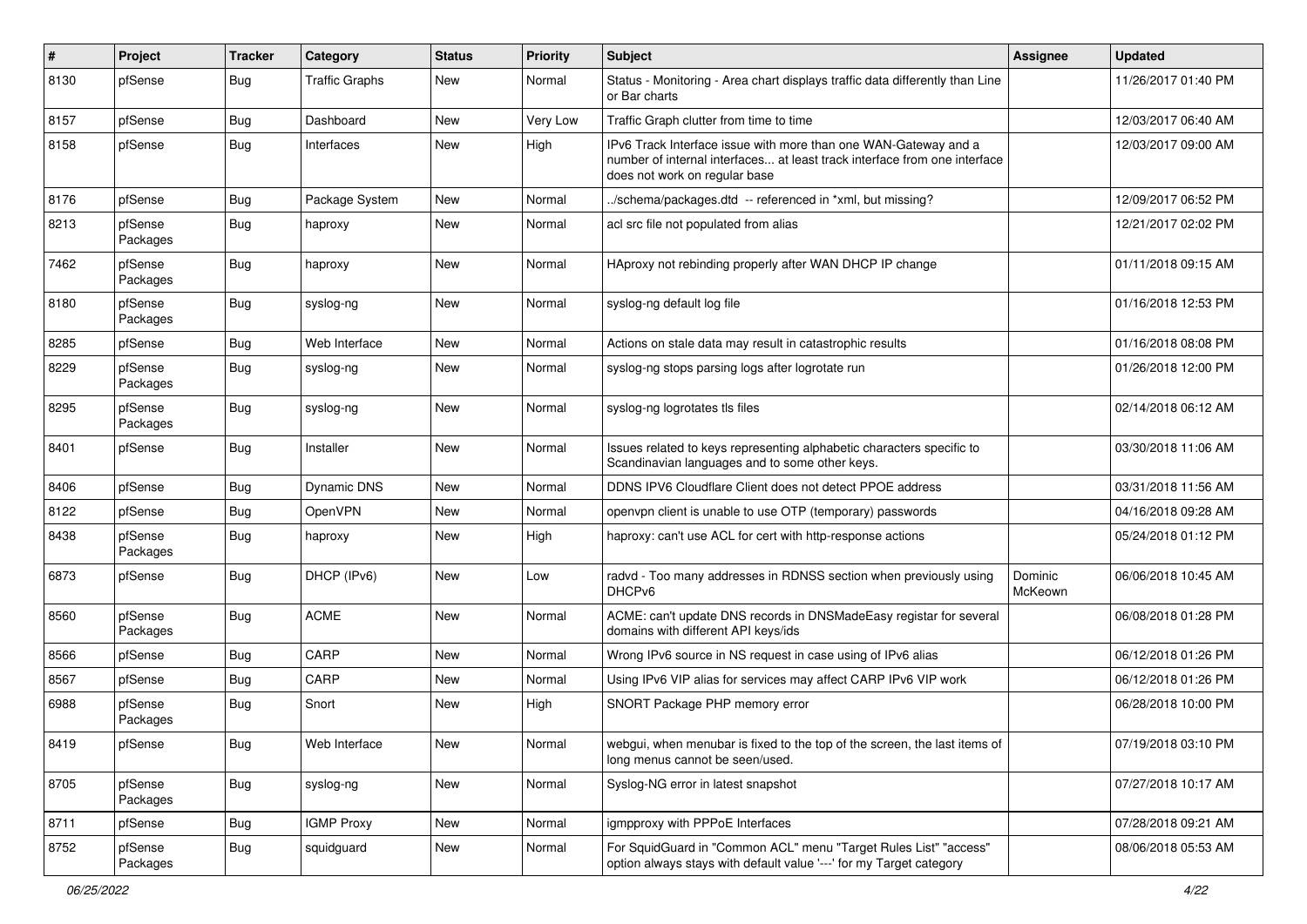| $\sharp$ | Project             | <b>Tracker</b> | Category                            | <b>Status</b> | <b>Priority</b> | <b>Subject</b>                                                                                        | Assignee   | <b>Updated</b>      |
|----------|---------------------|----------------|-------------------------------------|---------------|-----------------|-------------------------------------------------------------------------------------------------------|------------|---------------------|
| 7553     | pfSense             | <b>Bug</b>     | Captive Portal                      | Confirmed     | Very Low        | Captive portal on a parent interface blocks traffic on VLAN interfaces<br>too                         |            | 08/19/2018 03:15 PM |
| 8902     | pfSense<br>Packages | Bug            | haproxy                             | New           | Normal          | HAproxy package not use custom DNS for lookup on apply new config                                     |            | 09/16/2018 08:16 AM |
| 9025     | pfSense<br>Packages | Bug            | squidguard                          | New           | Normal          | SquidGard + Target categories                                                                         |            | 10/08/2018 01:00 AM |
| 9037     | pfSense             | Bug            | <b>DNS Resolver</b>                 | <b>New</b>    | Normal          | Unbound not logging to syslog after reboot                                                            |            | 10/12/2018 05:09 AM |
| 9094     | pfSense             | <b>Bug</b>     | Hardware / Drivers                  | Assigned      | Normal          | MBT console settings are not forced to video console                                                  |            | 11/07/2018 10:23 AM |
| 9143     | pfSense<br>Packages | <b>Bug</b>     | ntop                                | New           | Normal          | ntopng not displaying values in historical correctly                                                  |            | 11/22/2018 07:24 AM |
| 9149     | pfSense             | Bug            | Package System                      | New           | Low             | Continued issues with /tmp and /var in RAM on 2.4                                                     |            | 11/24/2018 11:56 AM |
| 8963     | pfSense             | <b>Bug</b>     | <b>Traffic Shaper</b><br>(Limiters) | New           | Normal          | 2.4.4 Limiters don't work after CARP fail-over                                                        |            | 12/10/2018 06:40 AM |
| 9079     | pfSense<br>Packages | Bug            | ntop                                | New           | Normal          | High CPU usage of ntopng even during IDLE and no network traffic                                      |            | 12/16/2018 02:40 PM |
| 9241     | pfSense             | Bug            | Interfaces                          | New           | Normal          | Ethernet link cycles up/down if "auto-negotiate" is explicitly selected in<br>interface configuration |            | 12/31/2018 08:36 PM |
| 9247     | pfSense<br>Packages | Bug            | haproxy                             | New           | Low             | HAProxy multiple server selection on stats pages doesn't work                                         |            | 01/02/2019 04:44 PM |
| 9261     | pfSense<br>Packages | <b>Bug</b>     | haproxy                             | New           | Normal          | haproxy GUI failure                                                                                   |            | 01/08/2019 12:41 PM |
| 9335     | pfSense<br>Packages | <b>Bug</b>     | haproxy                             | Feedback      | Normal          | Stored XSS in HAProxy / haproxy_listeners_edit.php                                                    | Jim Pingle | 02/18/2019 09:35 AM |
| 9337     | pfSense<br>Packages | <b>Bug</b>     | Telegraf                            | New           | Normal          | Telegraf ping input fails                                                                             |            | 02/18/2019 10:40 AM |
| 9138     | pfSense<br>Packages | <b>Bug</b>     | Telegraf                            | <b>New</b>    | Normal          | telegraf: add section for custom config lines                                                         |            | 02/18/2019 03:36 PM |
| 8589     | pfSense<br>Packages | <b>Bug</b>     | FreeRADIUS                          | <b>New</b>    | Normal          | FreeRadius 0.15.5_2 ignoring tunnelled-reply=no                                                       |            | 02/18/2019 03:40 PM |
| 8513     | pfSense<br>Packages | <b>Bug</b>     | FreeRADIUS                          | New           | High            | Freeradius 3.x Idap problem                                                                           |            | 02/18/2019 05:22 PM |
| 8197     | pfSense<br>Packages | Bug            | <b>BIND</b>                         | New           | Normal          | BIND UI fails to properly update zone with inline DNSSEC signing<br>enabled                           |            | 02/18/2019 05:23 PM |
| 6861     | pfSense<br>Packages | Bug            | haproxy                             | New           | Normal          | Ha-Proxy duplicated backend used in place of original backend                                         |            | 02/18/2019 05:30 PM |
| 6784     | pfSense<br>Packages | Bug            | haproxy                             | New           | Normal          | HAProxy version .48 will not use URL Table Alias for front end listener                               |            | 02/18/2019 05:32 PM |
| 9338     | pfSense             | Bug            | <b>IGMP Proxy</b>                   | New           | Normal          | igmpproxy ignoring downstream vlan interface                                                          |            | 02/22/2019 03:48 AM |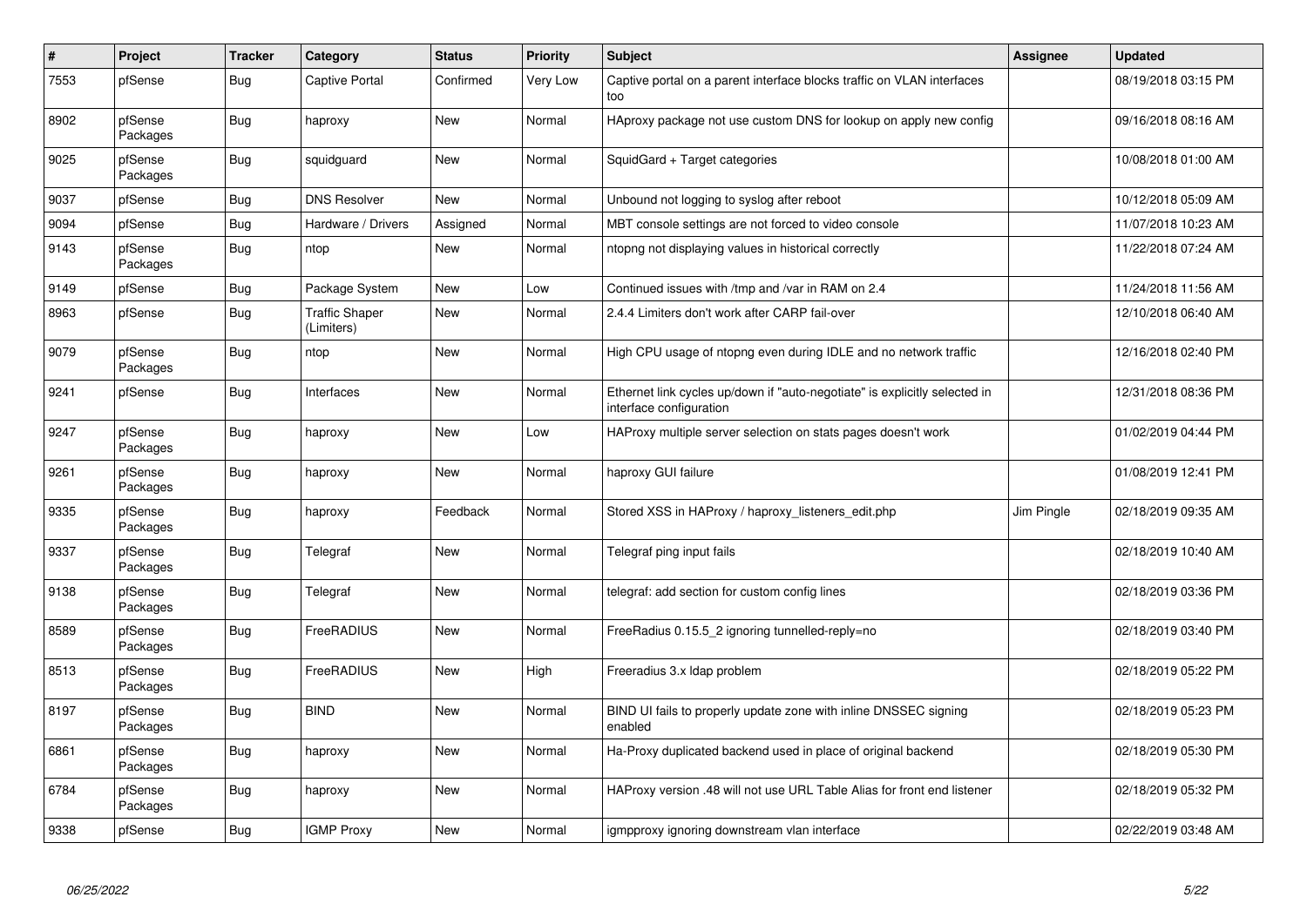| $\#$ | Project             | <b>Tracker</b>   | Category                                        | <b>Status</b> | <b>Priority</b> | Subject                                                                                                 | Assignee | <b>Updated</b>      |
|------|---------------------|------------------|-------------------------------------------------|---------------|-----------------|---------------------------------------------------------------------------------------------------------|----------|---------------------|
| 9348 | pfSense<br>Packages | Bug              | <b>ACME</b>                                     | New           | Normal          | Results of Acme certificate issuance/renewal are not properly formatted                                 |          | 02/22/2019 12:08 PM |
| 9485 | pfSense             | Bug              | User Manager /<br>Privileges                    | New           | Normal          | password match error on system_usermanager causes Group<br>membership to be reset.                      |          | 04/26/2019 08:52 AM |
| 9504 | pfSense             | Bug              | <b>Dynamic DNS</b>                              | New           | Normal          | Multiple Dynamic DNS update notifications for the same interface, not<br>differentiated by the hostname |          | 05/07/2019 07:46 AM |
| 9568 | pfSense<br>Packages | Bug              | Squid                                           | New           | Normal          | UFSSwapDir::openLog: Failed to open swap log.                                                           |          | 05/29/2019 09:18 PM |
| 9650 | pfSense             | Bug              | Gateways                                        | New           | Normal          | IPv6 connection drops (ir-)regular on Kabelvodafone (German cable<br>ISP)                               |          | 07/27/2019 07:14 AM |
| 9664 | pfSense             | Bug              | <b>Dynamic DNS</b>                              | New           | Normal          | DynDNS and Dual-wan problem with CloudFlare (works with No-Ip)                                          |          | 08/03/2019 10:00 AM |
| 9677 | pfSense             | Bug              | Dashboard                                       | New           | Normal          | Dashboard hangs when widget needs data from a remote host which is<br>down                              |          | 08/13/2019 09:15 AM |
| 7857 | pfSense             | Bug              | Dashboard                                       | New           | Very Low        | Interfaces Widget U/I fails to wrap IPV6 addresses when the string is<br>too wide for the widget        |          | 08/13/2019 09:15 AM |
| 9229 | pfSense<br>Packages | <b>Bug</b>       | Tinc                                            | New           | Normal          | Tinc package: no way of specifying multiple critical configuration<br>parameters from web interface     |          | 08/13/2019 09:25 AM |
| 8909 | pfSense<br>Packages | Bug              | Tinc                                            | New           | Normal          | tinc package makes /rc.newwanip looping forever                                                         |          | 08/13/2019 09:25 AM |
| 7737 | pfSense             | Bug              | IPv6 Router<br><b>Advertisements</b><br>(RADVD) | New           | Normal          | radvd error message                                                                                     |          | 08/13/2019 09:41 AM |
| 8251 | pfSense<br>Packages | Bug              | FreeRADIUS                                      | Feedback      | Normal          | Captiveportal + FreeRadius "Last activity" resets to Session start                                      |          | 08/13/2019 11:10 AM |
| 3889 | pfSense             | Bug              | <b>XML Parser</b>                               | Confirmed     | Low             | Non relevant changes in config.xml                                                                      |          | 08/13/2019 12:23 PM |
| 1890 | pfSense             | Bug              | Translations                                    | New           | Normal          | No gettext support in console scripts                                                                   |          | 08/13/2019 12:24 PM |
| 6029 | pfSense             | Bug              | <b>XML Parser</b>                               | New           | Normal          | Unhelpful error messages in xmlparse*.inc and generally                                                 |          | 08/13/2019 12:52 PM |
| 6430 | pfSense             | Bug              | <b>DNS Resolver</b>                             | Confirmed     | Low             | pfsense should sanity-check hostnames when copying from<br>dhcpd.leases to /etc/hosts                   |          | 08/13/2019 01:23 PM |
| 6398 | pfSense             | Bug              | Configuration<br>Backend                        | New           | Normal          | If config cannot be loaded due to corruption or bug, it isn't handled<br>gracefully (just stops)        |          | 08/13/2019 01:23 PM |
| 5652 | pfSense             | Bug              | Authentication                                  | New           | Normal          | Radius IETF Class Group Assignment - Incorrect Standard                                                 |          | 08/13/2019 01:39 PM |
| 6977 | pfSense             | <sub>i</sub> Bug | Interfaces                                      | New           | Normal          | VLAN traffic is erroneously counted as underlying iface (untagged)<br>traffic                           |          | 08/13/2019 02:56 PM |
| 6541 | pfSense             | Bug              | IPv6 Router<br>Advertisements<br>(RADVD)        | New           | Normal          | IPv6 RAs always include on-link prefix; clients may not use DHCPv6<br>managed addresses                 |          | 08/13/2019 03:23 PM |
| 7430 | pfSense             | Bug              | Interfaces                                      | New           | Normal          | pfsense-utils.inc - where_is_ipaddr_configured() should account for<br>loopback interface               |          | 08/13/2019 03:48 PM |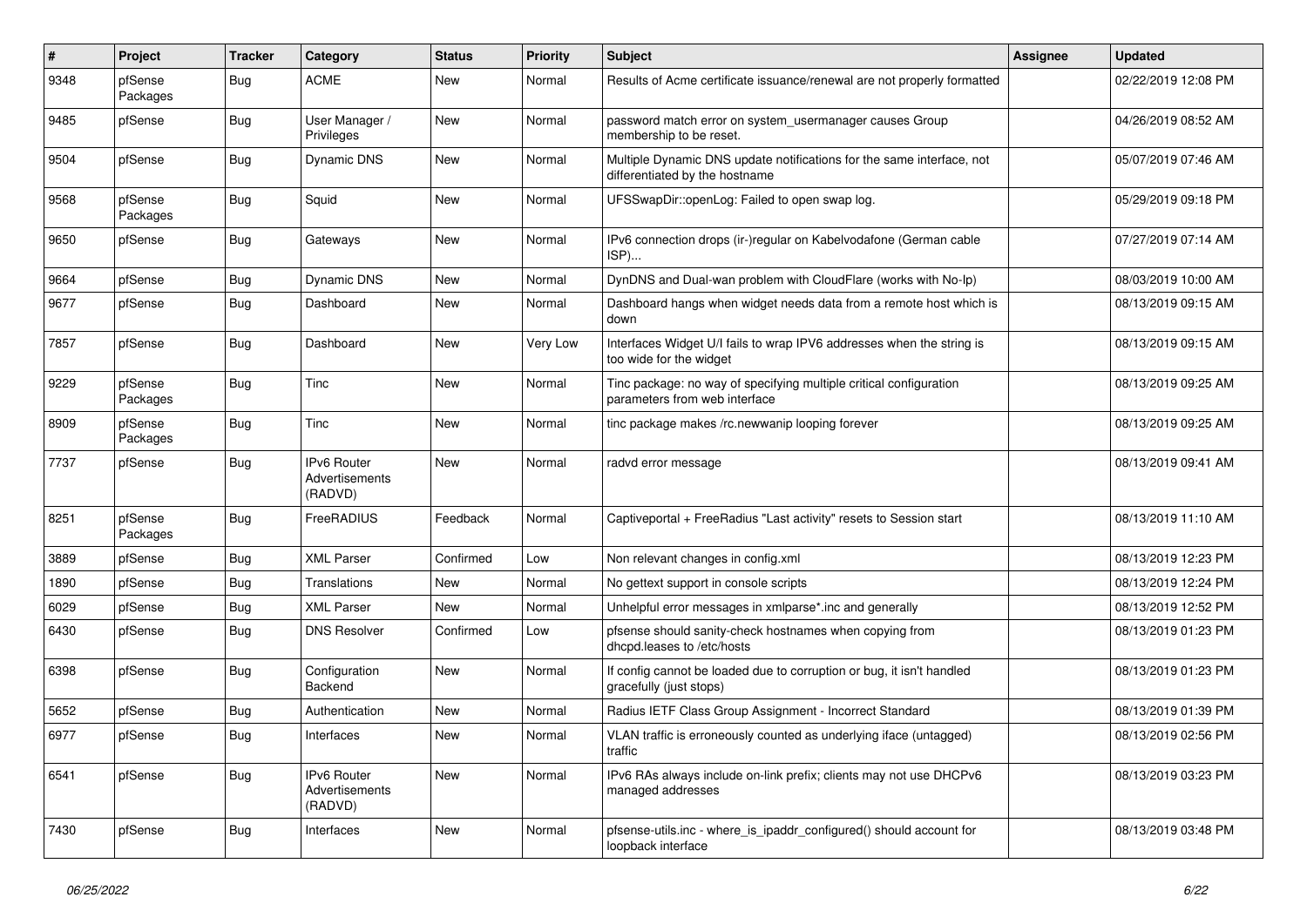| $\vert$ # | Project             | <b>Tracker</b> | Category                                 | <b>Status</b> | Priority | <b>Subject</b>                                                                                                         | Assignee             | <b>Updated</b>      |
|-----------|---------------------|----------------|------------------------------------------|---------------|----------|------------------------------------------------------------------------------------------------------------------------|----------------------|---------------------|
| 8177      | pfSense             | <b>Bug</b>     | Package System                           | New           | Normal   | '/xsl/package.xsl" is referenced in package XML files but not on the<br>firewall                                       |                      | 08/14/2019 09:56 AM |
| 7289      | pfSense             | Bug            | Certificates                             | <b>New</b>    | Low      | Generating 4096bit Certificate                                                                                         |                      | 08/14/2019 09:56 AM |
| 8526      | pfSense             | Bug            | Interfaces                               | <b>New</b>    | Normal   | DHCP client ignores server replies when 802.1q tagging is used                                                         |                      | 08/14/2019 10:52 AM |
| 8076      | pfSense             | <b>Bug</b>     | Backup / Restore                         | <b>New</b>    | Normal   | User can easily apply an unusable interface configuration after restore                                                |                      | 08/14/2019 10:52 AM |
| 8435      | pfSense             | Bug            | Interfaces                               | New           | Normal   | DHCPv6 unusable in certain circumstances (US AT&T Fiber, etc.)                                                         |                      | 08/14/2019 10:52 AM |
| 9087      | pfSense             | Bug            | <b>Traffic Graphs</b>                    | <b>New</b>    | Normal   | Traffic Graph Widget Legend Not Updating                                                                               |                      | 08/14/2019 12:38 PM |
| 9035      | pfSense             | <b>Bug</b>     | Rules / NAT                              | <b>New</b>    | Normal   | Inactive Interfaces are Hidden in Firewall Rules                                                                       |                      | 08/14/2019 12:39 PM |
| 9167      | pfSense             | <b>Bug</b>     | Rules / NAT                              | <b>New</b>    | Normal   | Some Important ICMPv6 Traffic Not Allowed by Default Rules                                                             |                      | 08/14/2019 01:00 PM |
| 9343      | pfSense             | Bug            | DHCP (IPv4)                              | New           | Normal   | diag arp.php times out with large DHCPD leases table                                                                   |                      | 08/14/2019 01:19 PM |
| 9486      | pfSense<br>Packages | Bug            | softflowd                                | New           | Very Low | ifindex values used for softflowd are incorrect                                                                        |                      | 08/14/2019 02:30 PM |
| 9585      | pfSense             | Bug            | Interfaces                               | <b>New</b>    | Normal   | 6RD: Unable to reach hosts on within same 6rd-domain                                                                   |                      | 08/14/2019 02:39 PM |
| 7757      | pfSense             | Bug            | Backup / Restore                         | New           | Normal   | Auto Config Backup fails to upload unless Default Gateway is up                                                        |                      | 08/16/2019 12:47 PM |
| 8500      | pfSense             | <b>Bug</b>     | Dynamic DNS                              | <b>New</b>    | Low      | Incorrect categorization of status/info messages from phpDynDNS                                                        |                      | 08/16/2019 12:50 PM |
| 7964      | pfSense             | <b>Bug</b>     | Multi-WAN                                | New           | Normal   | Restart openvpn on gateway switching                                                                                   |                      | 08/19/2019 12:35 PM |
| 9495      | pfSense<br>Packages | Bug            | AWS VPC                                  | <b>New</b>    | Normal   | AWS VPC VPN wizard produces incorrect config (SHA256 should be<br>SHA1)                                                |                      | 08/19/2019 02:45 PM |
| 9140      | pfSense             | <b>Bug</b>     | Logging                                  | New           | Very Low | Unexpected rule can be displayed when looking up filter log entry with<br>multiple matching rules                      |                      | 08/19/2019 02:56 PM |
| 7286      | pfSense             | <b>Bug</b>     | OpenVPN                                  | Incomplete    | Normal   | OpenVPN client is unreliable when you have multiple tunnels                                                            |                      | 08/19/2019 03:28 PM |
| 9690      | pfSense             | Bug            | Interfaces                               | New           | Normal   | Ethernet flow control should be disabled by default                                                                    |                      | 08/19/2019 06:45 PM |
| 9662      | pfSense<br>Packages | Bug            | pfBlockerNG                              | <b>New</b>    | Normal   | PfblockerNG do not update after pfsense reboot and wait for next cron<br>task                                          |                      | 08/20/2019 09:00 AM |
| 9192      | pfSense             | <b>Bug</b>     | <b>PPP</b> Interfaces                    | <b>New</b>    | Normal   | PPPoE daemon selects wrong interface                                                                                   |                      | 08/20/2019 10:05 AM |
| 8804      | pfSense             | Bug            | <b>PPP</b> Interfaces                    | New           | Normal   | Netgate SG-1000 PPPoE Keepalives not prioritized, internet drops                                                       |                      | 08/20/2019 10:06 AM |
| 8512      | pfSense             | Bug            | <b>PPP</b> Interfaces                    | <b>New</b>    | Normal   | PPPoE reconnect fails after interface flap                                                                             |                      | 08/20/2019 10:06 AM |
| 7303      | pfSense             | Bug            | IPv6 Router<br>Advertisements<br>(RADVD) | New           | Normal   | ipv6 connectivity lost on pfSense reboot                                                                               |                      | 08/20/2019 12:23 PM |
| 6295      | pfSense             | Bug            | <b>Traffic Shaper</b><br>(Limiters)      | <b>New</b>    | Normal   | Crash upon applying CODELQ to untagged parent interface when also<br>applied to daughter VLAN                          | Luiz Souza           | 08/20/2019 02:44 PM |
| 8570      | pfSense             | Bug            | <b>XML Parser</b>                        | <b>New</b>    | Normal   | Empty (dn)shaper config gets populated with newline                                                                    |                      | 08/20/2019 02:45 PM |
| 6026      | pfSense             | <b>Bug</b>     | Rules / NAT                              | <b>New</b>    | Low      | webinterface, firewall rules, wrapping of columns or visible<br>(horizontal) scrollbar needed when contents doesnt fit | <b>Jared Dillard</b> | 08/20/2019 03:40 PM |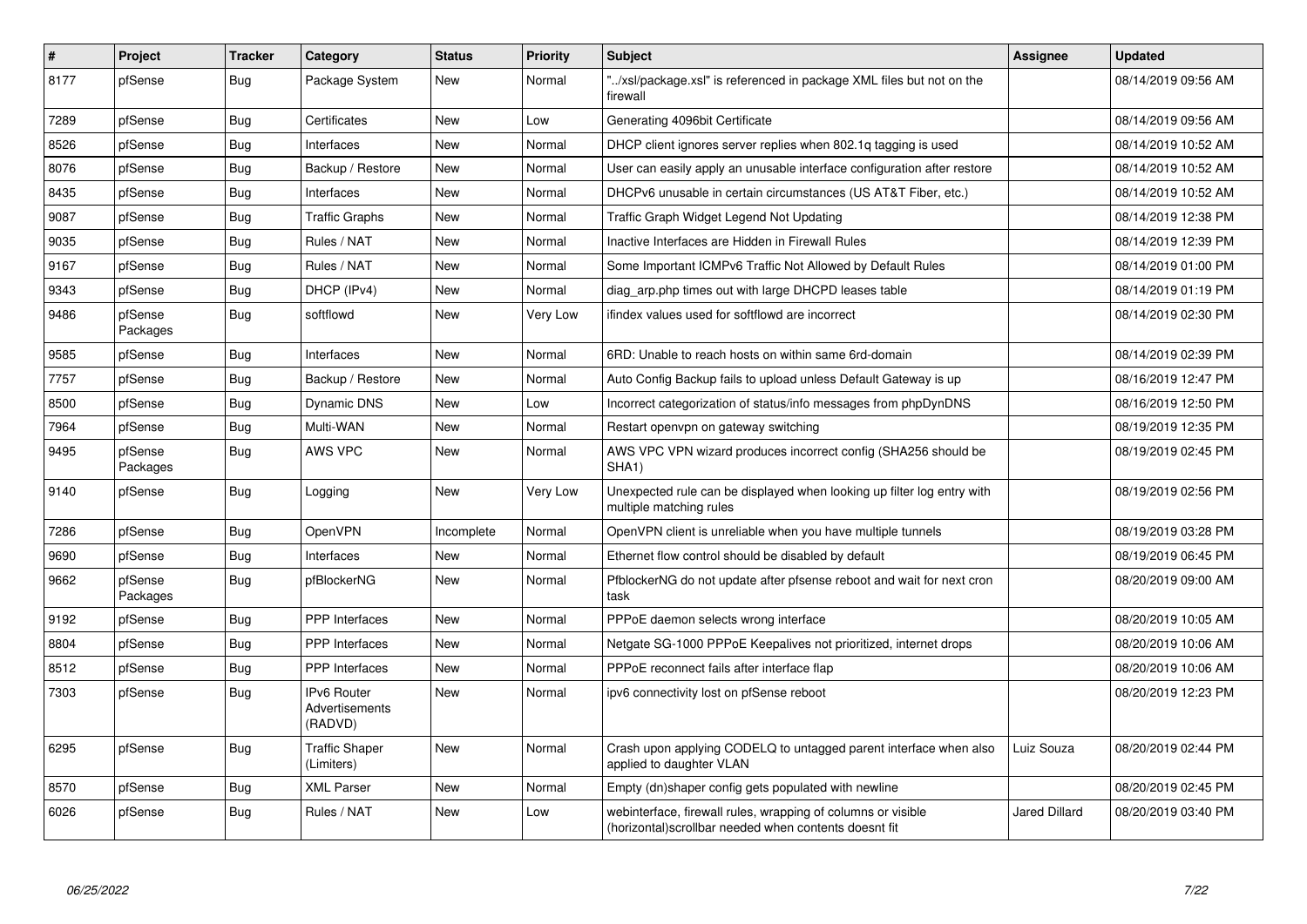| $\vert$ # | Project             | <b>Tracker</b> | Category                        | <b>Status</b> | <b>Priority</b> | <b>Subject</b>                                                                                                   | <b>Assignee</b>      | <b>Updated</b>      |
|-----------|---------------------|----------------|---------------------------------|---------------|-----------------|------------------------------------------------------------------------------------------------------------------|----------------------|---------------------|
| 7172      | pfSense             | Bug            | DHCP (IPv4)                     | New           | Normal          | Sorting by hostname in Services > DHCP Server > LAN should be<br>"natural" (alphanumeric friendly)               |                      | 08/20/2019 03:47 PM |
| 6696      | pfSense             | Bug            | <b>Traffic Shaper</b><br>(ALTQ) | New           | Low             | Add configure link to Status > Queues error message if traffic shaping<br>not configured                         | <b>Jared Dillard</b> | 08/21/2019 08:55 AM |
| 7373      | pfSense             | Bug            | Rules / NAT                     | New           | Normal          | Firewall schedules GUI needs to be redone from scratch                                                           |                      | 08/21/2019 08:56 AM |
| 7788      | pfSense             | Bug            | Dashboard                       | New           | Low             | Irregular updating of widgets like cpu/uptime on system widget.                                                  |                      | 08/21/2019 09:03 AM |
| 8095      | pfSense             | Bug            | Translations                    | New           | Normal          | Unescaped simple quotes break JavaScript features when the French<br>translation is enabled                      |                      | 08/21/2019 09:06 AM |
| 7195      | pfSense             | Bug            | Package System                  | New           | Normal          | pkg_edit.php - <checkenablefields> tag has no effect on fields other<br/>than checkbox/input</checkenablefields> |                      | 08/21/2019 09:15 AM |
| 7082      | pfSense             | Bug            | Package System                  | New           | Normal          | pkg_edit.php - impossible to use default_value with rowhelperfield                                               |                      | 08/21/2019 09:15 AM |
| 8614      | pfSense             | Bug            | DHCP (IPv4)                     | New           | Normal          | Cannot remove Additional BOOTP/DHCP Options                                                                      |                      | 08/21/2019 09:15 AM |
| 9101      | pfSense             | <b>Bug</b>     | Traffic Graphs                  | New           | Normal          | Traffic Graphs/Dashboard Slows Downloads Being Performed by the<br>Same Firefox Browser                          |                      | 08/21/2019 09:18 AM |
| 3771      | pfSense             | Bug            | DHCP (IPv4)                     | New           | Normal          | Webinterface and dhcpdcrashes with 500+ static leases                                                            |                      | 08/21/2019 09:26 AM |
| 8233      | pfSense             | Bug            | <b>NAT Reflection</b>           | New           | Very Low        | NAT reflection back to originating host broken when using FQDN-based<br>IP aliases                               |                      | 08/21/2019 10:53 AM |
| 7665      | pfSense             | Bug            | Aliases / Tables                | New           | Normal          | Host range validation for Aliases is not strict enough                                                           |                      | 08/21/2019 11:01 AM |
| 9453      | pfSense             | Bug            | <b>LAGG Interfaces</b>          | New           | Normal          | VLAN Interfaces on LAGG get orphaned at boot                                                                     |                      | 08/21/2019 11:16 AM |
| 9183      | pfSense             | Bug            | <b>LAGG Interfaces</b>          | New           | Very Low        | OpenVPN Lagg Interface not working after restart or new start                                                    |                      | 08/21/2019 11:17 AM |
| 8335      | pfSense             | Bug            | <b>LAGG Interfaces</b>          | New           | Normal          | System hang with LACP downlink to UniFi switch                                                                   |                      | 08/21/2019 11:18 AM |
| 7977      | pfSense             | Bug            | <b>Translations</b>             | New           | Normal          | English text shown in stead of translated text (Routing - Gateway<br>groups - edit)                              |                      | 08/21/2019 11:28 AM |
| 8846      | pfSense             | Bug            | Gateways                        | <b>New</b>    | Low             | Misleading gateway error message adding/editing static routes using a<br>disabled interface                      |                      | 08/21/2019 11:29 AM |
| 9698      | pfSense             | Bug            | <b>RRD Graphs</b>               | New           | Normal          | Monitoring graphs do not retain state after auto-refresh                                                         |                      | 08/26/2019 02:09 AM |
| 7848      | pfSense             | Bug            | <b>Diagnostics</b>              | New           | Low             | NDP Table Sort by Expiration Error                                                                               |                      | 08/26/2019 02:56 PM |
| 9707      | pfSense<br>Packages | Bug            | pfBlockerNG                     | New           | Normal          | Some networks already existing in deny Feeds are not stopped even if<br>existing in custom deny list             |                      | 08/28/2019 10:03 AM |
| 9724      | pfSense<br>Packages | <b>Bug</b>     | pfBlockerNG                     | New           | High            | pfblockerng-firewall-filter-service-will-not-start                                                               |                      | 09/05/2019 06:32 AM |
| 9737      | pfSense             | <b>Bug</b>     | <b>Traffic Graphs</b>           | New           | Normal          | traffic-graphs is shows incorrect units inside the chart                                                         |                      | 09/09/2019 06:35 AM |
| 9755      | pfSense             | <b>Bug</b>     | Package System                  | New           | Very Low        | package description wrong link<br>https://www.freshports.org/security/openvpn-client-export                      |                      | 09/13/2019 07:22 AM |
| 6668      | pfSense             | Bug            | <b>IPsec</b>                    | Feedback      | Normal          | IPSec tunnel + L2TP/IPSec VPN - wrong PSK chosen by pfSense                                                      |                      | 09/21/2019 02:07 AM |
| 8315      | pfSense<br>Packages | <b>Bug</b>     | Mail report                     | Feedback      | Normal          | Mail Report mail report send() behavior different than<br>notify_via_smtp()                                      | Jim Pingle           | 09/24/2019 10:12 AM |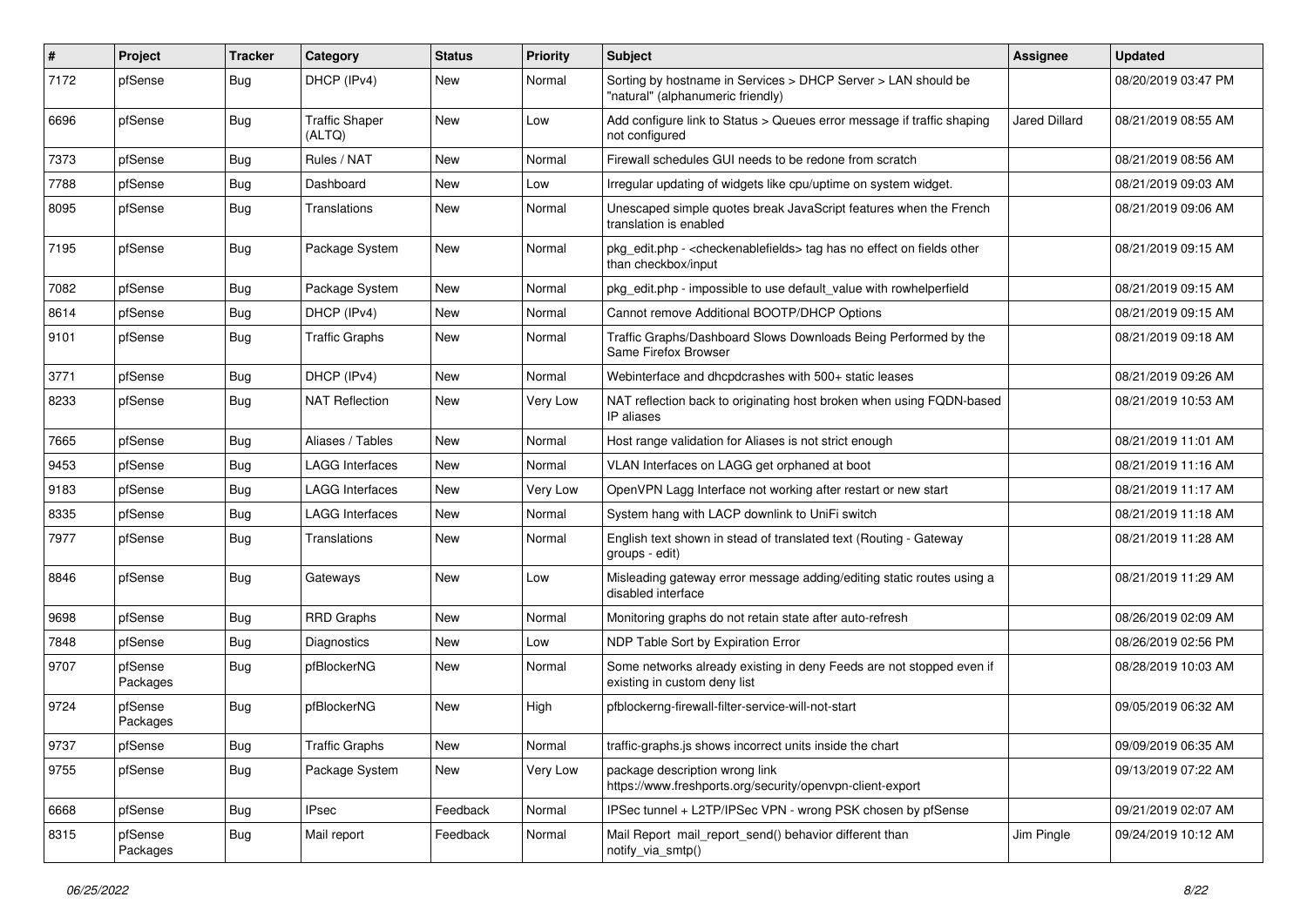| #     | Project             | <b>Tracker</b> | Category              | <b>Status</b> | <b>Priority</b> | Subject                                                                                              | Assignee   | <b>Updated</b>      |
|-------|---------------------|----------------|-----------------------|---------------|-----------------|------------------------------------------------------------------------------------------------------|------------|---------------------|
| 9805  | pfSense             | Bug            | <b>Dynamic DNS</b>    | New           | Normal          | dynDNS cloudflare multiple entries                                                                   |            | 10/02/2019 04:51 PM |
| 9012  | pfSense<br>Packages | <b>Bug</b>     | Squid                 | New           | Very Low        | Captive Portal authentication in Squid Proxy Server does not work                                    |            | 10/12/2019 05:06 AM |
| 9837  | pfSense             | Bug            | Interfaces            | New           | Very Low        | ipv6 is not completely disabled on the interfaces                                                    |            | 10/24/2019 01:16 AM |
| 9889  | pfSense             | Bug            | Certificates          | New           | Very Low        | CRL check for Intermediate CA CRLs fails                                                             | Jim Pingle | 11/08/2019 11:03 AM |
| 9286  | pfSense<br>Packages | Bug            | squidguard            | New           | Normal          | squidGuard - Unable to change IP for sgerror.php URL in configuration                                |            | 11/13/2019 10:07 AM |
| 9497  | pfSense<br>Packages | Bug            | AWS VPC               | <b>New</b>    | Normal          | AWS VPN Wizard: WebGUI times out.                                                                    |            | 11/13/2019 10:07 AM |
| 9566  | pfSense             | Bug            | <b>Traffic Graphs</b> | New           | Normal          | Traffic graph displays traffic incorrectly                                                           |            | 11/18/2019 07:54 AM |
| 9999  | pfSense<br>Packages | Bug            | pfBlockerNG           | New           | Normal          | unbound fatal error if System Domain in DNSBL and System Domain<br>Local Zone Type is Redirect       |            | 12/25/2019 08:10 AM |
| 9676  | pfSense<br>Packages | Bug            | pfBlockerNG           | New           | Normal          | AS lookup fails                                                                                      |            | 12/26/2019 12:17 AM |
| 10143 | pfSense             | Bug            | <b>DNS Resolver</b>   | New           | Normal          | System hostname DNS entry is assigned to the wrong IP on multi-wan<br>setups                         |            | 12/31/2019 02:33 PM |
| 10150 | pfSense             | Bug            | <b>IGMP Proxy</b>     | New           | Normal          | IGMP Proxy does not scale to hundreds of streams                                                     |            | 01/03/2020 02:56 AM |
| 10164 | pfSense<br>Packages | Bug            | pfBlockerNG           | New           | Normal          | pfBlockerNG dashboard widget position is not maintained when<br>updating                             |            | 01/06/2020 10:06 AM |
| 5091  | pfSense             | Bug            | Rules / NAT           | Confirmed     | Very Low        | In rule creation destination ports fields (from and to) are too small to<br>read ports aliases names |            | 01/07/2020 07:48 AM |
| 10188 | pfSense<br>Packages | Bug            | pfBlockerNG           | New           | Normal          | Reputation tab is not working                                                                        |            | 01/24/2020 10:06 AM |
| 3312  | pfSense             | Bug            | <b>IPsec</b>          | New           | Normal          | Gateway on IPsec rules is not functional in pf                                                       |            | 01/28/2020 10:09 PM |
| 8770  | pfSense             | Bug            | Interfaces            | New           | Normal          | QinQ interfaces always show as active                                                                |            | 02/01/2020 09:47 AM |
| 10253 | pfSense<br>Packages | Bug            | pfBlockerNG           | New           | Normal          | pfblockerng-devel uses user interface for VIP causing issues with other<br>services                  |            | 02/11/2020 09:17 AM |
| 10252 | pfSense<br>Packages | Bug            | pfBlockerNG           | New           | High            | pfblockerng-devel                                                                                    |            | 02/11/2020 05:18 PM |
| 7420  | pfSense             | Bug            | <b>IPsec</b>          | New           | Normal          | ipsec status freezing                                                                                |            | 02/13/2020 09:09 AM |
| 10271 | pfSense             | Bug            | Web Interface         | New           | Normal          | Large number of VLAN/LANs make "Interfaces" menu hard to access                                      |            | 02/20/2020 04:46 AM |
| 9934  | pfSense<br>Packages | Bug            | Suricata              | New           | Normal          | suricata update kills WAN interface                                                                  |            | 02/20/2020 09:17 AM |
| 10277 | pfSense             | <b>Bug</b>     | Web Interface         | New           | Normal          | Sorting the log entries does not use year value                                                      |            | 02/24/2020 07:46 AM |
| 10278 | pfSense<br>Packages | <b>Bug</b>     | pfBlockerNG           | New           | Normal          | pfBlockerNG: Formatting issue on DNSBL stats page                                                    |            | 02/24/2020 01:36 PM |
| 10294 | pfSense<br>Packages | Bug            | <b>FRR</b>            | New           | Normal          | FRR Route Counts Incorrect on Status Page                                                            | Jim Pingle | 02/26/2020 11:08 AM |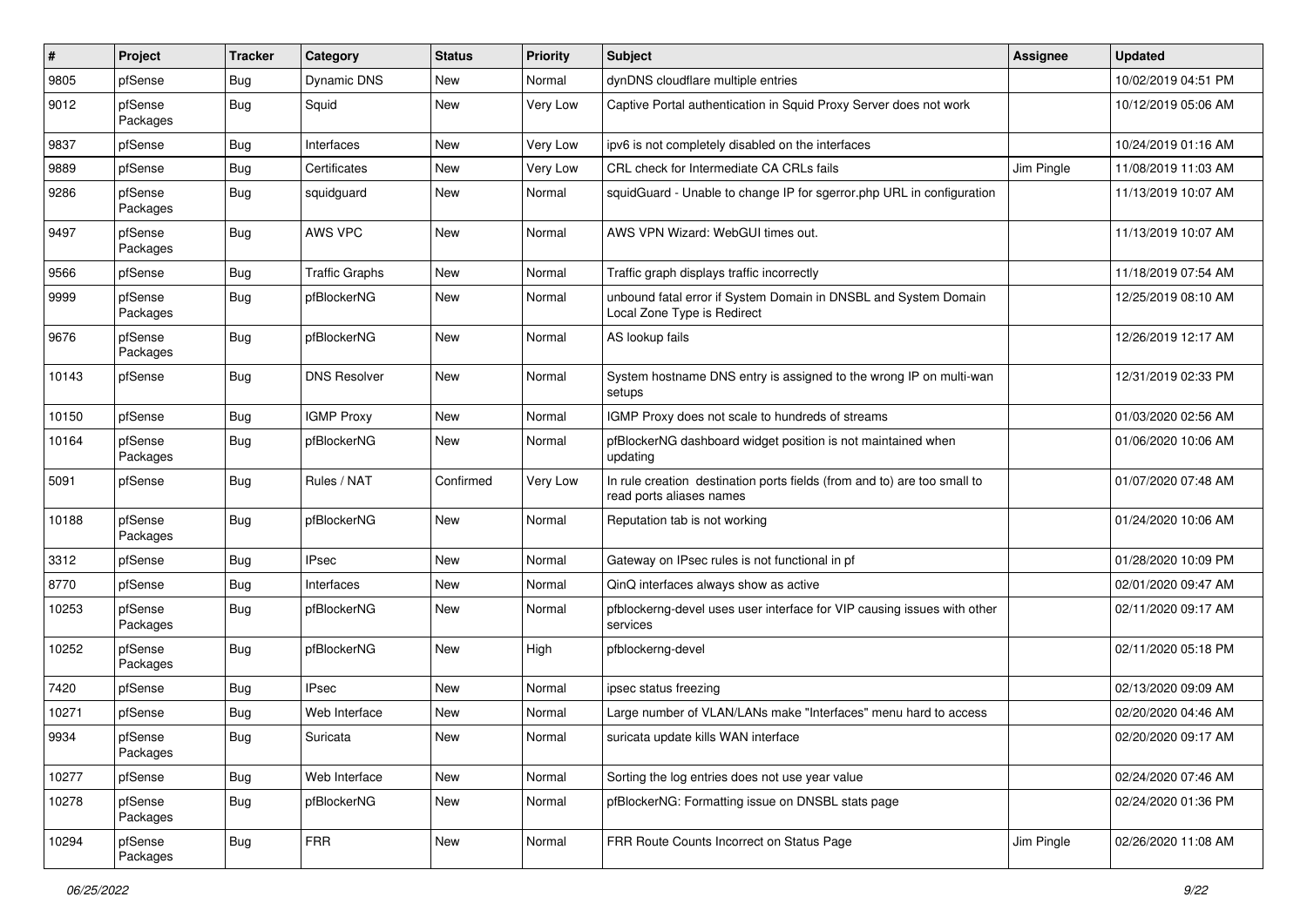| #     | Project             | <b>Tracker</b> | Category                     | <b>Status</b> | <b>Priority</b> | <b>Subject</b>                                                                                                                                                     | <b>Assignee</b> | <b>Updated</b>      |
|-------|---------------------|----------------|------------------------------|---------------|-----------------|--------------------------------------------------------------------------------------------------------------------------------------------------------------------|-----------------|---------------------|
| 10265 | pfSense<br>Packages | Bug            | Notes                        | New           | Very Low        | Adding a Note with malformed title will force system restore                                                                                                       |                 | 02/27/2020 10:12 AM |
| 10292 | pfSense<br>Packages | Bug            | Suricata                     | New           | Normal          | Suricata not respecting SID Mgmt list                                                                                                                              |                 | 02/27/2020 01:02 PM |
| 10279 | pfSense<br>Packages | Bug            | open-vm-tools                | <b>New</b>    | Normal          | pfSense's OpenVM Tools on ESXi 6.7 no longer provides guest vm<br>functionality                                                                                    |                 | 03/01/2020 06:07 PM |
| 10310 | pfSense             | Bug            | Upgrade                      | New           | Normal          | Systems with low RAM and several packages may temporarily fail to<br>load large tables after an upgrade                                                            |                 | 03/03/2020 07:55 AM |
| 10342 | pfSense             | Bug            | <b>DNS Resolver</b>          | New           | Normal          | Unbound domain overrides stop resolving periodically. They only<br>resume after the service has been restarted.                                                    |                 | 03/13/2020 10:35 AM |
| 6481  | pfSense             | Bug            | <b>IPsec</b>                 | New           | Normal          | loading EAP RADIUS method failed                                                                                                                                   |                 | 03/24/2020 04:25 PM |
| 9179  | pfSense             | <b>Bug</b>     | <b>NAT Reflection</b>        | New           | Normal          | NAT reflection fix implemented for #8604 is causing WebUI and<br>XMLRPC to fail on slave                                                                           |                 | 03/27/2020 08:01 PM |
| 10370 | pfSense<br>Packages | Bug            | ntop                         | New           | Normal          | ntopng Timeseries not send to InfluxDB                                                                                                                             |                 | 03/30/2020 09:42 AM |
| 10000 | pfSense             | Bug            | <b>Dynamic DNS</b>           | <b>New</b>    | Normal          | Azure Dynamic DNS A and AAAA Records for Apex Zone                                                                                                                 |                 | 03/31/2020 09:03 AM |
| 9537  | pfSense<br>Packages | <b>Bug</b>     | <b>Status Traffic Totals</b> | New           | Normal          | One month offset in displayed data between time changes                                                                                                            | Jared Dillard   | 05/01/2020 08:27 AM |
| 10487 | pfSense<br>Packages | Bug            | Telegraf                     | New           | Normal          | Telegraf package not sending logs to influxdb server                                                                                                               |                 | 05/03/2020 07:09 PM |
| 10526 | pfSense<br>Packages | <b>Bug</b>     | pfBlockerNG                  | <b>New</b>    | Normal          | Package pfBlockerNG Crashes on Alert view                                                                                                                          |                 | 05/04/2020 08:59 AM |
| 10493 | pfSense             | Bug            | <b>IPsec</b>                 | <b>New</b>    | Normal          | filter_get_vpns_list() issues                                                                                                                                      |                 | 05/06/2020 01:07 AM |
| 10503 | pfSense<br>Packages | <b>Bug</b>     | <b>FRR</b>                   | New           | Normal          | Flapping any GW in multi-WAN influences restating all IPsec tunnels in<br>FRR which leads to dropping all IPsec VTI static routes and related<br><b>BGP</b> issues |                 | 05/08/2020 07:51 PM |
| 8343  | pfSense             | Bug            | Gateways                     | <b>New</b>    | Normal          | Gateway Routes (Default Routes) not removed in Kernel when removed<br>from GUI                                                                                     |                 | 05/14/2020 01:22 AM |
| 9139  | pfSense<br>Packages | Bug            | Telegraf                     | New           | Normal          | telegraf: add ping for default gateway(s)                                                                                                                          |                 | 05/21/2020 04:23 PM |
| 8324  | pfSense             | Bug            | Hardware / Drivers           | New           | Normal          | bxe cards require promisc for OSPF                                                                                                                                 | Luiz Souza      | 05/25/2020 03:19 PM |
| 10590 | pfSense<br>Packages | Bug            | pfBlockerNG                  | New           | Normal          | pfBlockerNG: Invalid argument supplied for foreach()                                                                                                               |                 | 05/26/2020 08:22 AM |
| 10577 | pfSense             | <b>Bug</b>     | Hardware / Drivers           | Feedback      | Normal          | intel x553 (c3000 chipset) loading x520 driver                                                                                                                     |                 | 05/28/2020 03:59 AM |
| 10606 | pfSense<br>Packages | <b>Bug</b>     | Snort                        | New           | Normal          | Snort Inline stopped working after upgrade to FreeBSD 12.1 (network<br>traffic blocked after heavy load randomly)                                                  |                 | 05/28/2020 10:06 AM |
| 10601 | pfSense<br>Packages | Bug            | Status Monitoring            | New           | Normal          | Dashboard->Traffic Graphs Scale is capped for outbound                                                                                                             |                 | 05/29/2020 10:13 AM |
| 8087  | pfSense             | Bug            | Authentication               | New           | Normal          | Provide Calling-Station-ID to RADIUS backed VPN connections                                                                                                        |                 | 06/06/2020 05:36 AM |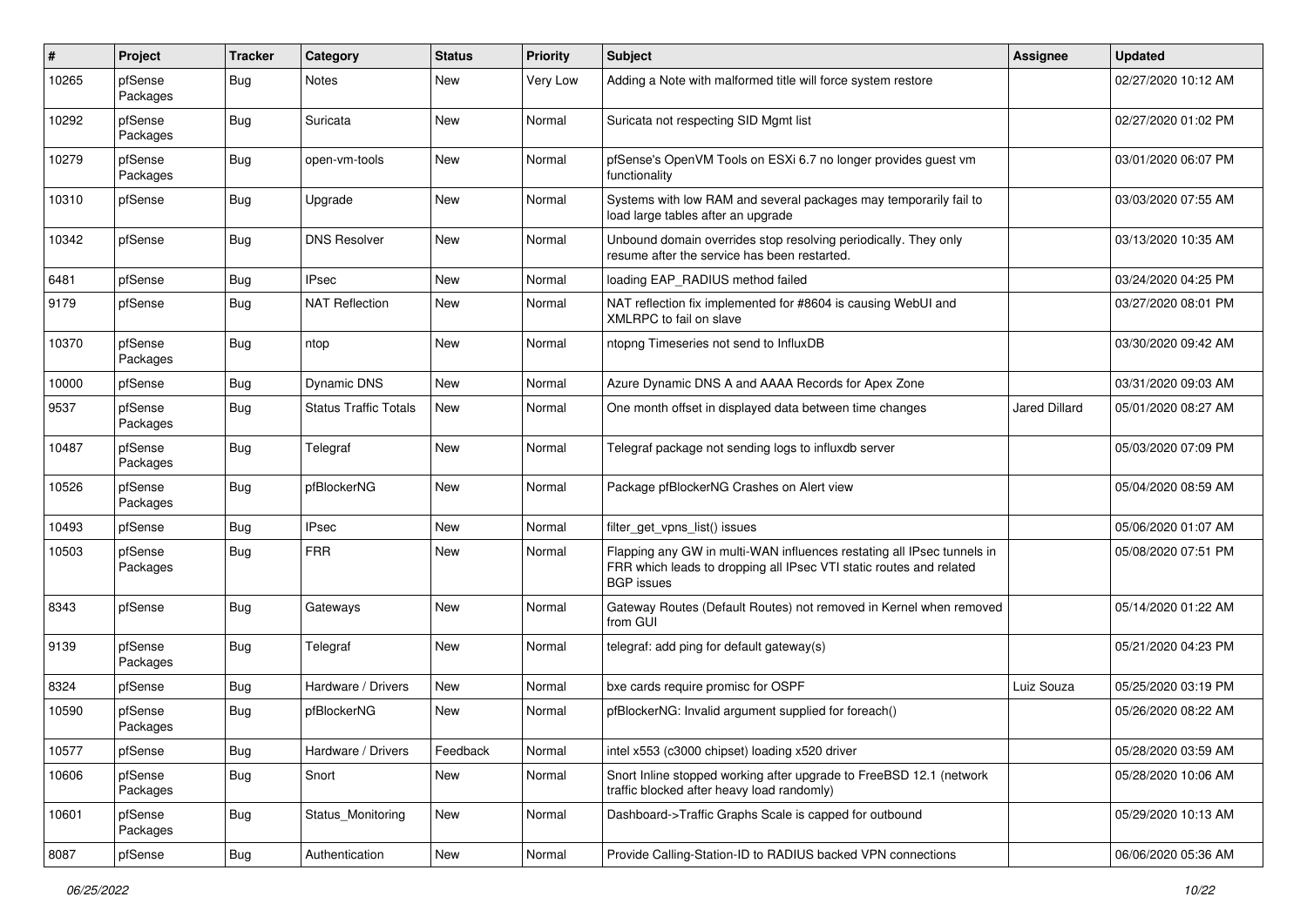| #     | Project             | <b>Tracker</b> | Category                 | <b>Status</b> | <b>Priority</b> | Subject                                                                                                                      | Assignee               | <b>Updated</b>      |
|-------|---------------------|----------------|--------------------------|---------------|-----------------|------------------------------------------------------------------------------------------------------------------------------|------------------------|---------------------|
| 8464  | pfSense             | Bug            | Wireless                 | New           | Very Low        | Wireless USB card does not connect to WiFi automatically after<br>reboot/halt                                                |                        | 06/19/2020 03:44 AM |
| 7986  | pfSense             | Bug            | Wireless                 | New           | Normal          | WLAN card no longer properly initialized under 2.4.0                                                                         |                        | 06/19/2020 08:08 AM |
| 10695 | pfSense<br>Packages | Bug            | FreeRADIUS               | New           | Normal          | FreeRadius Accounting skipping MBs after reboot due to power down                                                            |                        | 06/24/2020 04:49 AM |
| 10701 | pfSense             | Bug            | Web Interface            | New           | Very Low        | Firewall Log too wide with Rule Description Column                                                                           |                        | 06/25/2020 07:36 AM |
| 10715 | pfSense             | Bug            | <b>DHCP Relay</b>        | New           | Normal          | DHCPv6 relay always uses the "first" IPv6 address of an interface                                                            |                        | 06/29/2020 05:01 AM |
| 10712 | pfSense             | Bug            | Rules / NAT              | New           | Normal          | "default allow LAN IPv6 to any" rule does not work right after boot when<br>using IPv6 PD                                    |                        | 06/30/2020 12:17 AM |
| 10729 | pfSense             | Bug            | Package System           | New           | Normal          | Certificate verification failed for pkg.freebsd.org                                                                          |                        | 07/05/2020 01:12 AM |
| 8502  | pfSense             | Bug            | Web Interface            | Confirmed     | Low             | main (top) menu items do not drop down in some cases                                                                         |                        | 07/06/2020 02:39 PM |
| 10760 | pfSense<br>Packages | Bug            | <b>BIND</b>              | New           | High            | pfSense BIND 9.14.12 server terminates due to assertion failure                                                              |                        | 07/11/2020 04:53 PM |
| 8380  | pfSense             | Bug            | <b>OpenVPN</b>           | New           | Normal          | OpenVPN RADIUS password length is not constant                                                                               | Jim Pingle             | 07/17/2020 11:46 AM |
| 10584 | pfSense             | Bug            | Hardware / Drivers       | New           | Normal          | SG-3100 with M.2: shutdown instead of reboot                                                                                 |                        | 07/21/2020 03:08 AM |
| 10783 | pfSense<br>Packages | <b>Bug</b>     | ntop                     | New           | Normal          | NtopNG is very unstable on arm64                                                                                             |                        | 07/22/2020 09:07 AM |
| 8820  | pfSense             | Bug            | Rules / NAT              | New           | Low             | System/Advanced/Misc - "Do not kill connections when schedule<br>expires" UN-checked still leaves existing connections open. |                        | 07/28/2020 10:59 AM |
| 10822 | pfSense             | Bug            | DHCP (IPv6)              | New           | Normal          | Deprecated IPv6 prefix won't be announced as deprecated to clients                                                           |                        | 08/10/2020 09:23 AM |
| 10833 | pfSense             | Bug            | Configuration<br>Backend | New           | Normal          | unbound exits on configuration error when link status flaps on LAN<br>interface                                              |                        | 08/13/2020 11:53 PM |
| 10845 | pfSense<br>Packages | Bug            | apcupsd                  | New           | Normal          | apcupsd doesn't stop when not enabled                                                                                        |                        | 08/24/2020 10:16 AM |
| 10765 | pfSense             | Bug            | Authentication           | New           | Normal          | Ampersands in Idap extended query are escaped twice                                                                          |                        | 09/02/2020 07:55 AM |
| 4298  | pfSense             | Bug            | <b>SNMP</b>              | Assigned      | Very Low        | Excessive errors from snmpd                                                                                                  | Luiz Souza             | 09/13/2020 08:21 AM |
| 8432  | pfSense             | Bug            | <b>Dynamic DNS</b>       | New           | Normal          | Dynamic DNS Client gives an error that it can't find IPv6 address when<br>WAN interface is a LAGG                            |                        | 09/17/2020 05:23 AM |
| 6167  | pfSense             | Bug            | <b>IPsec</b>             | Confirmed     | Normal          | IPsec IPComp not working                                                                                                     | George<br>Neville-Neil | 09/22/2020 06:07 PM |
| 10791 | pfSense<br>Packages | Bug            | PIMD                     | New           | Normal          | Valid (vlan)interfaces do not get vif reporting "Invalid phyint address"                                                     |                        | 10/06/2020 09:20 AM |
| 9353  | pfSense             | Bug            | Dashboard                | New           | Low             | PHPSession errors from limited access to dashboard and widgets                                                               |                        | 10/06/2020 09:31 AM |
| 10714 | pfSense             | <b>Bug</b>     | DHCP (IPv6)              | New           | Normal          | radvd only gives out the prefix of the "first" IPv6 address of an interface                                                  |                        | 10/06/2020 01:03 PM |
| 10952 | pfSense             | <b>Bug</b>     | Rules / NAT              | New           | Low             | Inconsistency in Subnet Defaults Between Firewall Rules and Interface<br><b>Address Assignments</b>                          |                        | 10/09/2020 12:50 PM |
| 10602 | pfSense<br>Packages | <b>Bug</b>     | Status_Monitoring        | Confirmed     | Normal          | Dashboard->Traffic Graphs bandwidth designations on hover pop-ups                                                            |                        | 10/10/2020 11:59 AM |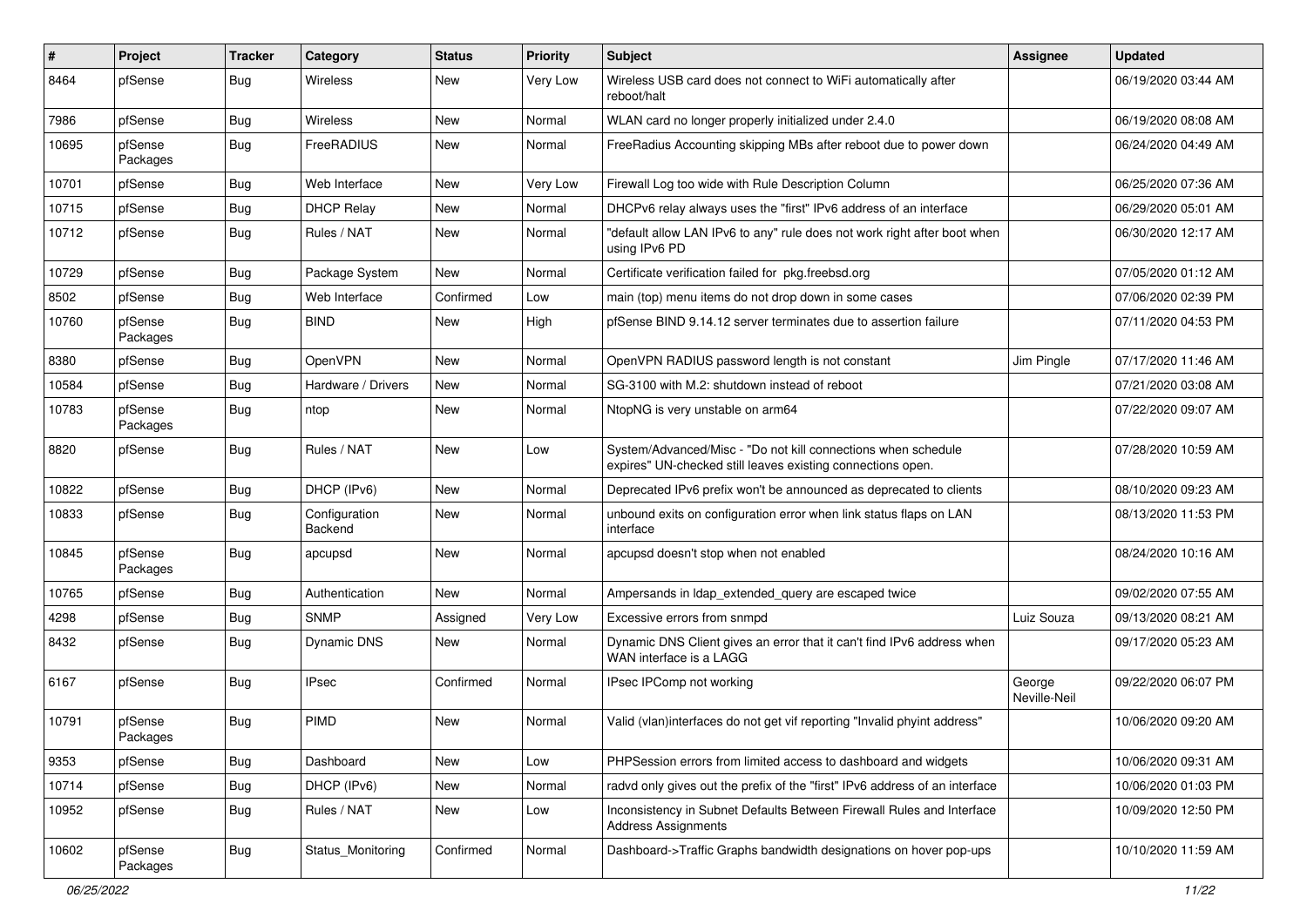| $\vert$ # | Project             | <b>Tracker</b> | Category                        | <b>Status</b> | <b>Priority</b> | <b>Subject</b>                                                                                                          | <b>Assignee</b>       | <b>Updated</b>      |
|-----------|---------------------|----------------|---------------------------------|---------------|-----------------|-------------------------------------------------------------------------------------------------------------------------|-----------------------|---------------------|
| 10989     | pfSense<br>Packages | Bug            | Snort                           | New           | Low             | Snort alert page has hidden characters in IPv6 address                                                                  |                       | 10/17/2020 04:06 PM |
| 10980     | pfSense             | Bug            | <b>Operating System</b>         | New           | Normal          | rc.local is executed at login by rc.initial, and not at boot time.                                                      |                       | 10/19/2020 09:39 AM |
| 10994     | pfSense<br>Packages | Bug            | squidguard                      | <b>New</b>    | Low             | SquidGuard Blacklists Restore Default button does not work                                                              |                       | 10/20/2020 12:26 PM |
| 10325     | pfSense             | Bug            | Notifications                   | <b>New</b>    | Normal          | System/Advanced/Notifications/E-Mail - SMTP Notification E-Mail auth<br>password Unexpected Bahaviour                   |                       | 10/30/2020 08:17 AM |
| 9349      | pfSense             | <b>Bug</b>     | <b>IPsec</b>                    | Confirmed     | Normal          | IPSec service start/stop/restart fails after settings change                                                            | Markus<br>Stockhausen | 10/30/2020 01:33 PM |
| 8192      | pfSense             | Bug            | Gateway Monitoring              | New           | Low             | dpinger - Change in ISP link-local IPv6 address drops connectivity                                                      | Luiz Souza            | 11/05/2020 07:31 AM |
| 8263      | pfSense             | Bug            | <b>Traffic Shaper</b><br>(ALTQ) | <b>New</b>    | Normal          | Cannot create a nonlinear `Link Share` service curve because of: "the<br>sum of the child bandwidth higher than parent" |                       | 11/05/2020 07:31 AM |
| 10875     | pfSense             | Bug            | Gateways                        | <b>New</b>    | Normal          | PPP periodic reset does not fully restore gateway group round-robin<br>functionality                                    | Luiz Souza            | 11/05/2020 07:44 AM |
| 11040     | pfSense<br>Packages | <b>Bug</b>     | pfBlockerNG                     | <b>New</b>    | Normal          | pfb_filter core faults when clearing firewall log                                                                       |                       | 11/07/2020 01:44 PM |
| 10726     | pfSense             | Bug            | Rules / NAT                     | New           | Normal          | Sticky-connections option is bugged - sticky-address cannot be<br>redefined                                             |                       | 11/12/2020 10:12 AM |
| 4740      | pfSense             | Bug            | Wireless                        | <b>New</b>    | Normal          | Intel wireless kernel panic in infrastructure mode with WPA                                                             |                       | 11/13/2020 08:38 AM |
| 6321      | pfSense             | Bug            | L <sub>2</sub> TP               | New           | Normal          | Problem with connecting I2tp over ipsec from android and windows                                                        |                       | 11/13/2020 11:01 AM |
| 9626      | pfSense             | Bug            | Web Interface                   | New           | Normal          | When deny write permission is assigned to a user, there is no error<br>feedback if the user tries to write something    |                       | 11/13/2020 07:25 PM |
| 8325      | pfSense             | Bug            | UPnP/NAT-PMP                    | New           | Normal          | UPnP not available for pppoe-Clients                                                                                    |                       | 11/15/2020 10:33 AM |
| 11074     | pfSense<br>Packages | Bug            | <b>BIND</b>                     | New           | Low             | bind Zone Settings Zones, Save button opens "Confirmation required to<br>save changes"                                  |                       | 11/16/2020 11:08 AM |
| 6333      | pfSense             | Bug            | Gateway Monitoring              | Confirmed     | Normal          | Bootup starts/restarts dpinger multiple times                                                                           | Luiz Souza            | 11/16/2020 01:11 PM |
| 7267      | pfSense<br>Packages | Bug            | <b>Status Traffic Totals</b>    | New           | Normal          | Status Traffic Totals - Stacked Bar - Scale not high enough                                                             | <b>Jared Dillard</b>  | 11/18/2020 07:38 AM |
| 9654      | pfSense             | Bug            | <b>DNS Resolver</b>             | <b>New</b>    | Normal          | After reboot, the DNS resolver must be restarted before it will advertise<br>the ipv6 DNS address of the router.        |                       | 11/20/2020 03:12 AM |
| 11093     | pfSense             | Bug            | <b>Wireless</b>                 | New           | Low             | ral(4) driver non-functional in arm64                                                                                   |                       | 11/21/2020 10:45 AM |
| 7996      | pfSense             | Bug            | Web Interface                   | New           | Very Low        | 2.4.0 Web Interface Issue                                                                                               |                       | 11/21/2020 02:51 PM |
| 7943      | pfSense             | Bug            | Web Interface                   | New           | Normal          | CSS Overflow Fix for Drop Down Menus in webConfigurator                                                                 |                       | 11/21/2020 02:54 PM |
| 8207      | pfSense             | Bug            | <b>Operating System</b>         | New           | Normal          | 2.4 cannot boot as a Xen VM with more than 7 NICs                                                                       |                       | 11/28/2020 01:04 PM |
| 6051      | pfSense             | <b>Bug</b>     | DHCP (IPv6)                     | New           | Normal          | DHCPv6 Client Failure for additional WAN Address causes<br>2-seconds-service-restart-loop                               |                       | 12/03/2020 01:08 AM |
| 11110     | pfSense             | <b>Bug</b>     | Backup / Restore                | New           | Normal          | Backup file should be checked before restoring a specific area                                                          |                       | 12/05/2020 02:50 PM |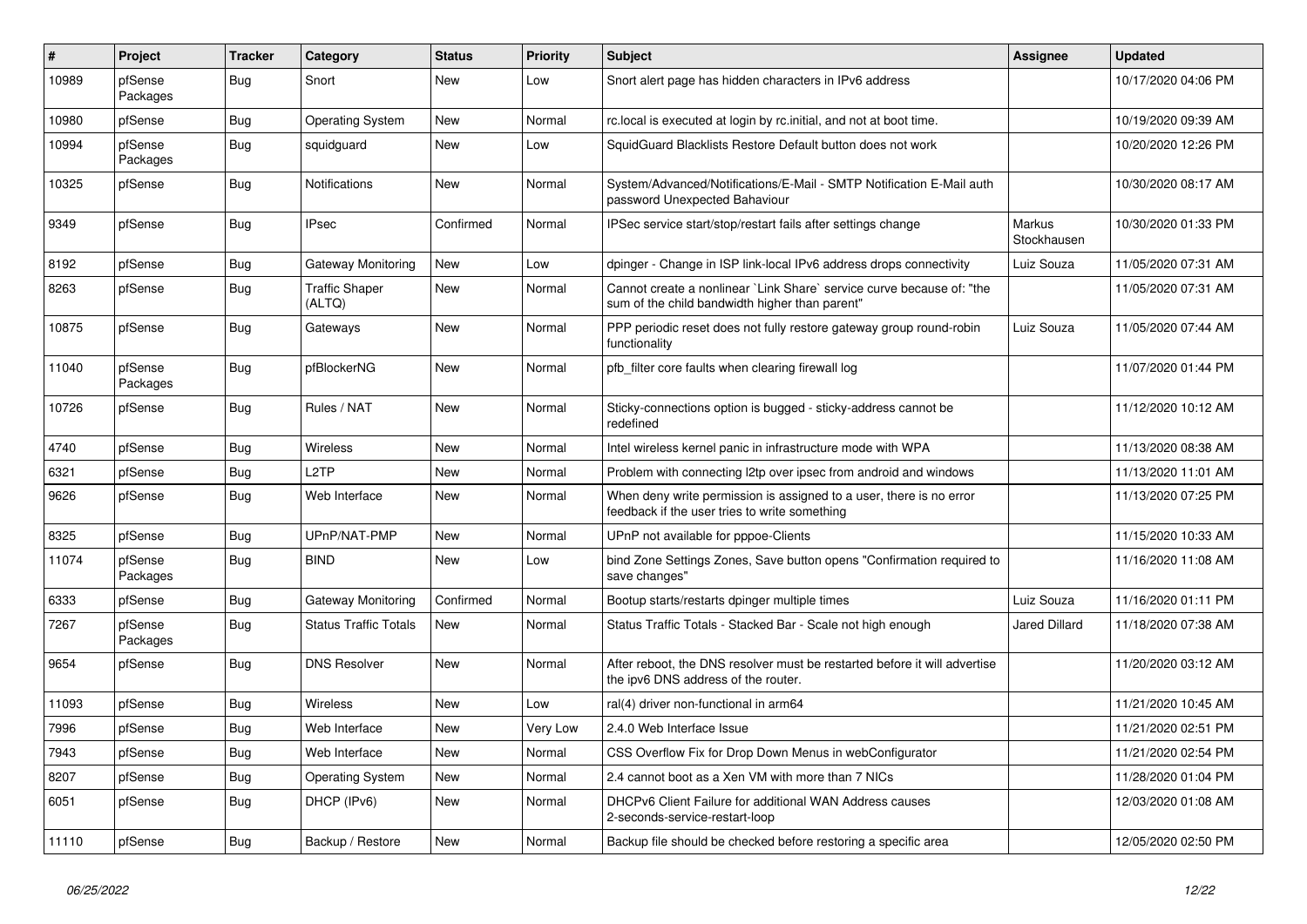| #     | Project             | <b>Tracker</b> | Category                            | <b>Status</b> | <b>Priority</b> | Subject                                                                                                                | <b>Assignee</b>     | <b>Updated</b>      |
|-------|---------------------|----------------|-------------------------------------|---------------|-----------------|------------------------------------------------------------------------------------------------------------------------|---------------------|---------------------|
| 10516 | pfSense<br>Packages | Bug            | <b>FRR</b>                          | New           | Normal          | <b>FRR Access list</b>                                                                                                 |                     | 12/06/2020 11:02 PM |
| 6691  | pfSense             | Bug            | DHCP (IPv6)                         | New           | Normal          | dhcp6c quits after only two tries if no response was received                                                          |                     | 12/07/2020 04:25 PM |
| 8964  | pfSense             | <b>Bug</b>     | IPsec                               | New           | High            | IPsec async cryptography advanced setting - TCP traffic not passing<br>through                                         | Luiz Souza          | 12/08/2020 12:09 PM |
| 11147 | pfSense             | Bug            | Dynamic DNS                         | New           | Normal          | Domeneshop DynDNS IPv4 and IPv6                                                                                        |                     | 12/09/2020 11:47 PM |
| 11177 | pfSense             | <b>Bug</b>     | <b>Dynamic DNS</b>                  | New           | Normal          | DDNSv6 not using Check IP Services                                                                                     |                     | 12/21/2020 05:02 AM |
| 11174 | pfSense             | Bug            | <b>Traffic Shaper</b><br>(ALTQ)     | Feedback      | Normal          | Incorrect traffic shaping on pppoe interface                                                                           |                     | 12/21/2020 11:21 PM |
| 11000 | pfSense<br>Packages | Bug            | haproxy                             | New           | Very Low        | haproxy deprecated trick suggested                                                                                     |                     | 12/23/2020 02:55 PM |
| 11158 | pfSense<br>Packages | Bug            | <b>FRR</b>                          | <b>New</b>    | High            | <b>FRR Prefix Lists</b>                                                                                                |                     | 12/30/2020 04:55 PM |
| 10935 | pfSense<br>Packages | <b>Bug</b>     | <b>FRR</b>                          | New           | Normal          | FRR 0.6.7-6 - BGPD service recycled IPv6 without Route Map                                                             |                     | 12/30/2020 05:00 PM |
| 11203 | pfSense             | Bug            | Certificates                        | New           | Normal          | certificate manager very slow                                                                                          |                     | 12/31/2020 11:57 AM |
| 11192 | pfSense             | <b>Bug</b>     | <b>Traffic Shaper</b><br>(Limiters) | Feedback      | Normal          | Using Limiters causes out of order packets within one TCP or UDP flow                                                  |                     | 01/06/2021 12:09 AM |
| 11235 | pfSense<br>Packages | Bug            | Filer                               | <b>New</b>    | Normal          | Filer run script when "state" unchanged                                                                                |                     | 01/08/2021 07:24 AM |
| 11180 | pfSense<br>Packages | Bug            | Filer                               | Feedback      | Normal          | Filer run action for files on sync that wan't been modified                                                            | Viktor Gurov        | 01/08/2021 07:27 AM |
| 11232 | pfSense             | Bug            | <b>Operating System</b>             | <b>New</b>    | Normal          | Fix pfSense_fsync                                                                                                      |                     | 01/08/2021 08:53 AM |
| 2042  | pfSense             | <b>Bug</b>     | <b>NAT Reflection</b>               | Confirmed     | Low             | NAT reflection doesn't apply to self-initiated traffic                                                                 |                     | 01/21/2021 10:38 PM |
| 11261 | pfSense<br>Packages | Bug            | pfBlockerNG                         | New           | Normal          | pfBlockerNG ASN numbers in IPv4 (/IPv6) Custom_List generate<br>error(s) "Invalid numeric literal at line 1, column 7" |                     | 01/28/2021 08:34 AM |
| 11274 | pfSense<br>Packages | <b>Bug</b>     | ntop                                | Feedback      | Normal          | ntopng https web server does not present full certificate chain                                                        | Viktor Gurov        | 01/28/2021 09:51 AM |
| 4088  | pfSense<br>Packages | Bug            | squidguard                          | Feedback      | Normal          | Buggy squidgurd config file is created                                                                                 | <b>Viktor Gurov</b> | 01/28/2021 10:01 AM |
| 11335 | pfSense             | Bug            | Interfaces                          | <b>New</b>    | Normal          | Spoofing the MAC on a LAGG interface does not work for some NIC<br>types.                                              |                     | 01/29/2021 09:10 AM |
| 11331 | pfSense<br>Packages | <b>Bug</b>     | FreeRADIUS                          | Feedback      | Normal          | FreeRADIUS latest package upgrade broke Plain Mac Authentication                                                       | Viktor Gurov        | 01/30/2021 10:08 AM |
| 10892 | pfSense             | <b>Bug</b>     | Rules / NAT                         | New           | Low             | Large number of VLAN/LANs make floating rules are to read                                                              | Jared Dillard       | 02/01/2021 03:29 PM |
| 8611  | pfSense             | Bug            | Interfaces                          | In Progress   | Normal          | unable to receive IPv6 RA's on SG-1000, default route lost                                                             | Luiz Souza          | 02/01/2021 03:31 PM |
| 7389  | pfSense             | <b>Bug</b>     | <b>Traffic Shaper</b><br>(Limiters) | In Progress   | Normal          | Limiter does not work with transparent proxy                                                                           | Luiz Souza          | 02/01/2021 03:31 PM |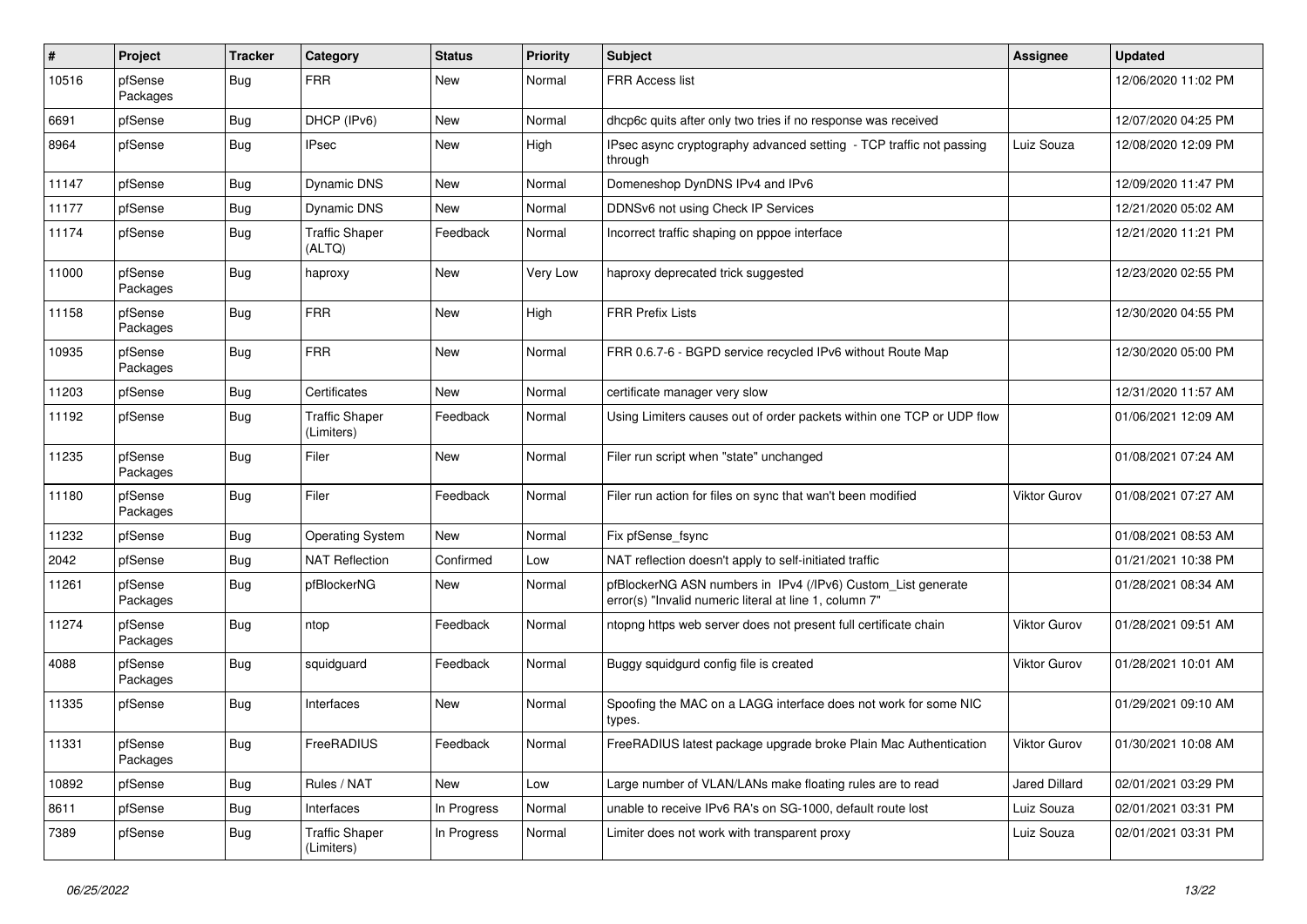| $\vert$ # | <b>Project</b>      | <b>Tracker</b> | Category              | <b>Status</b> | <b>Priority</b> | <b>Subject</b>                                                                                                 | <b>Assignee</b>     | <b>Updated</b>      |
|-----------|---------------------|----------------|-----------------------|---------------|-----------------|----------------------------------------------------------------------------------------------------------------|---------------------|---------------------|
| 11363     | pfSense             | Bug            | Installer             | <b>New</b>    | Normal          | Clean Install 2.5.0 fails due to hardware incompability                                                        |                     | 02/04/2021 11:06 AM |
| 11345     | pfSense<br>Packages | Bug            | <b>FRR</b>            | Feedback      | Normal          | FRR-OSPF - No "prefix-list" possible                                                                           | Jim Pingle          | 02/04/2021 11:03 PM |
| 11184     | pfSense             | Bug            | FreeBSD               | <b>New</b>    | Normal          | PF: State policy cannot be configurable                                                                        |                     | 02/09/2021 02:43 AM |
| 11388     | pfSense<br>Packages | Bug            | <b>FreeRADIUS</b>     | Feedback      | Normal          | Captive Portal authentication error with MySQL backend                                                         | <b>Viktor Gurov</b> | 02/10/2021 08:54 AM |
| 8686      | pfSense             | <b>Bug</b>     | <b>IPsec</b>          | <b>New</b>    | Normal          | IPsec VTI: Assigned interface firewall rules are never parsed                                                  |                     | 02/10/2021 12:15 PM |
| 11412     | pfSense             | <b>Bug</b>     | Interfaces            | New           | Normal          | LLDPD Package Doesn't Work with Switchports                                                                    |                     | 02/12/2021 08:12 PM |
| 11414     | pfSense<br>Packages | <b>Bug</b>     | pfBlockerNG           | <b>New</b>    | Normal          | Enabling feed "Public_DNS4_all" breaks some Google services                                                    |                     | 02/13/2021 02:46 AM |
| 11418     | pfSense             | Bug            | <b>IPsec</b>          | New           | Very Low        | 'NAT-T: Force' is broken for IPv6 IPsec                                                                        |                     | 02/16/2021 08:25 AM |
| 11404     | pfSense<br>Packages | Bug            | <b>FRR</b>            | Feedback      | Normal          | Incorrect prefix/access lists migration on update                                                              | <b>Viktor Gurov</b> | 02/18/2021 09:49 AM |
| 11473     | pfSense             | Bug            | Web Interface         | New           | Normal          | System Activity shows invalid data on SG-3100                                                                  |                     | 02/19/2021 08:12 PM |
| 11479     | pfSense<br>Packages | Bug            | snmptt                | <b>New</b>    | Normal          | snmptt 1.4.2 does not work in daemon mode                                                                      |                     | 02/20/2021 04:37 PM |
| 11493     | pfSense<br>Packages | Bug            | Zabbix                | New           | Very Low        | After upgrade zabbix proxy wont start                                                                          |                     | 02/21/2021 05:31 AM |
| 10959     | pfSense             | Bug            | <b>Traffic Graphs</b> | Feedback      | Low             | Traffic graph stopped on interface used via netmap                                                             |                     | 02/22/2021 02:57 AM |
| 11490     | pfSense<br>Packages | Bug            | Service Watchdog      | New           | Very Low        | Service Watchdog - Impacts Reboots and Package Updates                                                         |                     | 02/22/2021 12:07 PM |
| 11509     | pfSense<br>Packages | Bug            | LCDProc               | <b>New</b>    | Low             | LCD package - not starting at boot - stop and start in Status Window not<br>possible                           |                     | 02/23/2021 10:55 AM |
| 11503     | pfSense             | <b>Bug</b>     | <b>OpenVPN</b>        | New           | Normal          | Using multiple authentication backends on an OpenVPN server fails                                              |                     | 02/23/2021 12:23 PM |
| 11522     | pfSense<br>Packages | Bug            | Zabbix                | New           | Normal          | fping6 error                                                                                                   |                     | 02/24/2021 07:13 AM |
| 10624     | pfSense             | Bug            | <b>DNS Resolver</b>   | New           | Normal          | Unbound configuration memory leak with python module $+$ register<br>DHCP leases active                        |                     | 02/26/2021 10:27 AM |
| 11375     | pfSense<br>Packages | Bug            | apcupsd               | New           | Normal          | UPS Type <blank> for USB APC</blank>                                                                           |                     | 02/26/2021 11:10 AM |
| 11477     | pfSense<br>Packages | Bug            | <b>FRR</b>            | Feedback      | Normal          | FRR does not recognize some BFD options                                                                        | <b>Viktor Gurov</b> | 02/26/2021 10:52 PM |
| 11563     | pfSense<br>Packages | Bug            | <b>BIND</b>           | <b>New</b>    | High            | BIND GUI writes TXT records > 255 characters                                                                   |                     | 02/27/2021 07:11 AM |
| 11566     | pfSense             | Bug            | Web Interface         | New           | Low             | Firewall Maximum Table Entries "default size" is whatever is entered                                           |                     | 02/27/2021 10:01 AM |
| 11548     | pfSense             | <b>Bug</b>     | Rules / NAT           | <b>New</b>    | Normal          | "rule expands to no valid combination" error from port forward automatic<br>rule mixing IPv4 and IPv6 elements |                     | 02/27/2021 03:18 PM |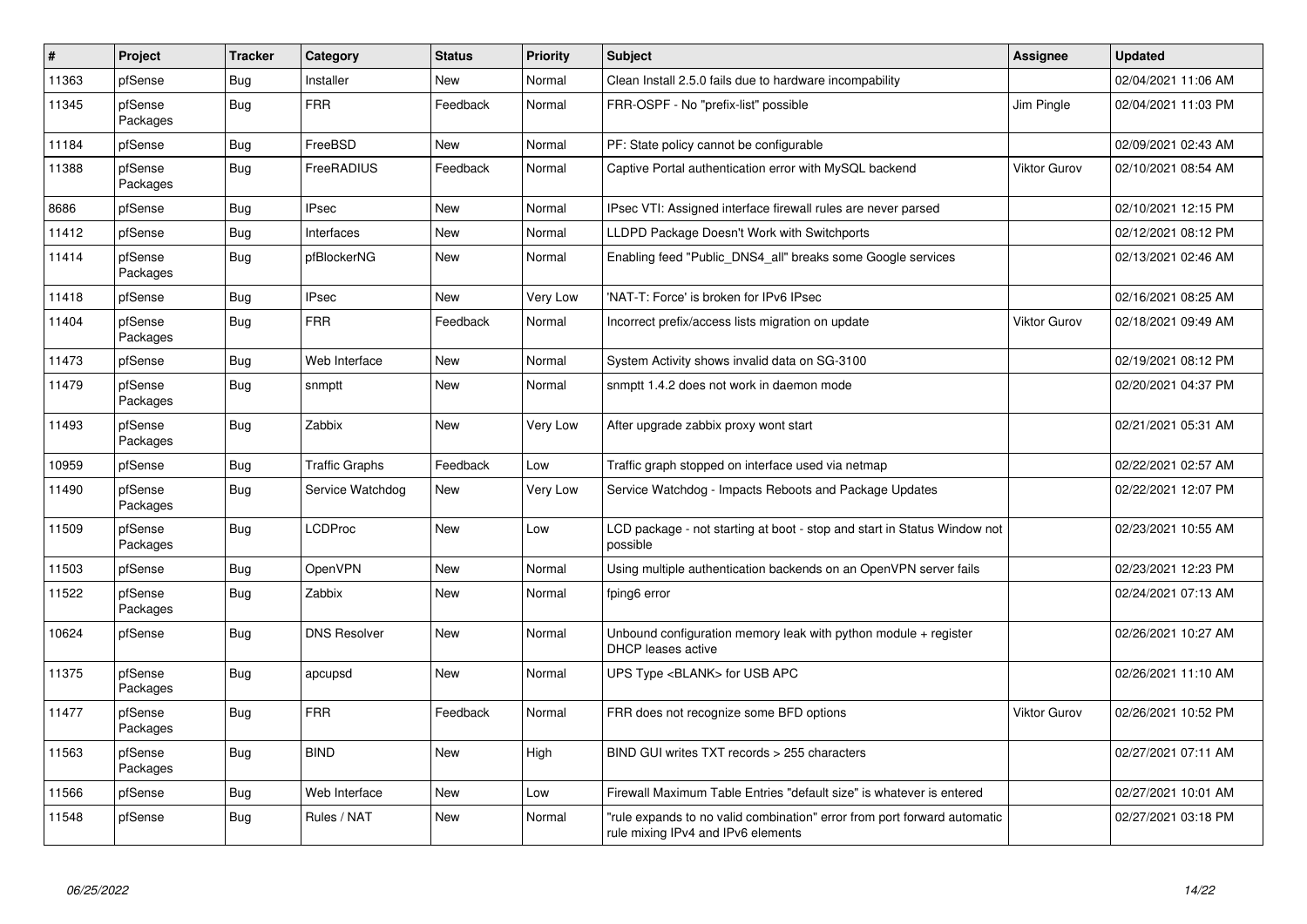| #     | Project             | <b>Tracker</b> | Category                     | <b>Status</b>                 | <b>Priority</b> | <b>Subject</b>                                                                                                                                                                                  | Assignee             | <b>Updated</b>      |
|-------|---------------------|----------------|------------------------------|-------------------------------|-----------------|-------------------------------------------------------------------------------------------------------------------------------------------------------------------------------------------------|----------------------|---------------------|
| 10429 | pfSense<br>Packages | Bug            | <b>Status Traffic Totals</b> | New                           | Normal          | Status Traffic Total broken 2.4.5                                                                                                                                                               | <b>Jared Dillard</b> | 02/27/2021 07:55 PM |
| 10608 | pfSense<br>Packages | Bug            | Squid                        | Feedback                      | Normal          | Update squid port to 4.11-p2                                                                                                                                                                    |                      | 03/02/2021 04:00 AM |
| 11541 | pfSense             | Bug            | OpenVPN                      | <b>New</b>                    | Normal          | OpenVPN status does not work properly when set to TCP and<br>Concurrent Connections = 1                                                                                                         |                      | 03/02/2021 02:27 PM |
| 10708 | pfSense             | Bug            | Upgrade                      | New                           | Normal          | ZFS bootpool boot symlink issue                                                                                                                                                                 | Luiz Souza           | 03/08/2021 07:03 AM |
| 11641 | pfSense             | Bug            | Interfaces                   | New                           | Normal          | On xn based interfaces without the VLANMTU flag the first VLAN tag<br>defined does not follow the parent interface MTU settings. All<br>subsequent VLAN tags follow the parent interface's MTU. |                      | 03/09/2021 06:42 PM |
| 11377 | pfSense<br>Packages | Bug            | <b>FRR</b>                   | <b>Pull Request</b><br>Review | Normal          | FRR deinstall                                                                                                                                                                                   |                      | 03/10/2021 08:21 AM |
| 11650 | pfSense<br>Packages | Bug            | <b>FRR</b>                   | New                           | Very Low        | FRR configuration broken on restore of manually edited FRR config<br>sections                                                                                                                   |                      | 03/10/2021 08:50 AM |
| 11666 | pfSense             | Bug            | Logging                      | New                           | Normal          | GUI Firewall log search not parsing filter.log beyond hard coded limit                                                                                                                          |                      | 03/12/2021 11:38 AM |
| 11352 | pfSense             | <b>Bug</b>     | FreeBSD                      | <b>New</b>                    | Low             | CTF types > 2^15 in the pfSense kernel config results in DTrace failing                                                                                                                         | Scott Long           | 03/17/2021 02:52 AM |
| 11657 | pfSense             | <b>Bug</b>     | Interfaces                   | New                           | Normal          | netmap ring reinit error                                                                                                                                                                        |                      | 03/18/2021 10:32 PM |
| 10990 | pfSense<br>Packages | <b>Bug</b>     | <b>NET-SNMP</b>              | Feedback                      | Normal          | net-snmp IPv6 listen address needs to be wrapped in square brackets                                                                                                                             |                      | 03/19/2021 05:09 AM |
| 11204 | pfSense<br>Packages | Bug            | <b>NET-SNMP</b>              | Feedback                      | Normal          | Fix net-snmp logging to syslog                                                                                                                                                                  | Jim Pingle           | 03/19/2021 05:10 AM |
| 11556 | pfSense             | Bug            | Rules / NAT                  | New                           | Normal          | Kill all states associated with a NAT address                                                                                                                                                   |                      | 03/19/2021 10:29 AM |
| 11715 | pfSense             | <b>Bug</b>     | <b>OpenVPN</b>               | New                           | Normal          | OpenVPN MTU                                                                                                                                                                                     |                      | 03/22/2021 01:35 AM |
| 11149 | pfSense             | Bug            | <b>DHCP Relay</b>            | New                           | Normal          | DHCP relay won't start with DHCP server behind gateway                                                                                                                                          |                      | 03/22/2021 05:13 AM |
| 11717 | pfSense             | <b>Bug</b>     | Rules / NAT                  | New                           | Normal          | Incorrect port forwarding rules if Destination port alias is not equal to<br>Redirect target port alias                                                                                         |                      | 03/22/2021 06:06 AM |
| 11730 | pfSense             | Bug            | Web Interface                | New                           | Normal          | Improve visibility of option selections in dark themes                                                                                                                                          |                      | 03/25/2021 09:38 PM |
| 11724 | pfSense             | <b>Bug</b>     | Package System               | New                           | Normal          | Packages unexpectedly removed when changing update branches                                                                                                                                     |                      | 03/29/2021 08:09 AM |
| 11731 | pfSense             | Bug            | Hardware / Drivers           | New                           | Normal          | Missing support for Realtek USB NICs                                                                                                                                                            |                      | 03/30/2021 04:32 AM |
| 11761 | pfSense             | <b>Bug</b>     | L <sub>2</sub> TP            | New                           | Normal          | L2TP/IPsec VPN : PPP LCP negotiation occurs before user<br>authentication                                                                                                                       |                      | 03/31/2021 04:52 AM |
| 11770 | pfSense Plus        | Bug            | Hardware / Drivers           | New                           | Normal          | Pantech UML295 USB Modem No Longer Functional                                                                                                                                                   |                      | 04/01/2021 11:28 AM |
| 11777 | pfSense<br>Packages | <b>Bug</b>     | Unbound                      | New                           | Very Low        | Input validation prevents DNS Resolver from being disabled                                                                                                                                      |                      | 04/05/2021 05:51 PM |
| 11797 | pfSense<br>Packages | <b>Bug</b>     | <b>Status Traffic Totals</b> | New                           | Normal          | Traffic Totals lost upon reboot when using a ramdisk for /var and /tmp                                                                                                                          | John Cornwell        | 04/10/2021 06:27 PM |
| 11786 | pfSense             | <b>Bug</b>     | Services                     | New                           | Normal          | SSH incomplete setup and startup fail while recovering XML backup in a<br>fresh install of pfSense 2.5.0                                                                                        |                      | 04/17/2021 01:36 PM |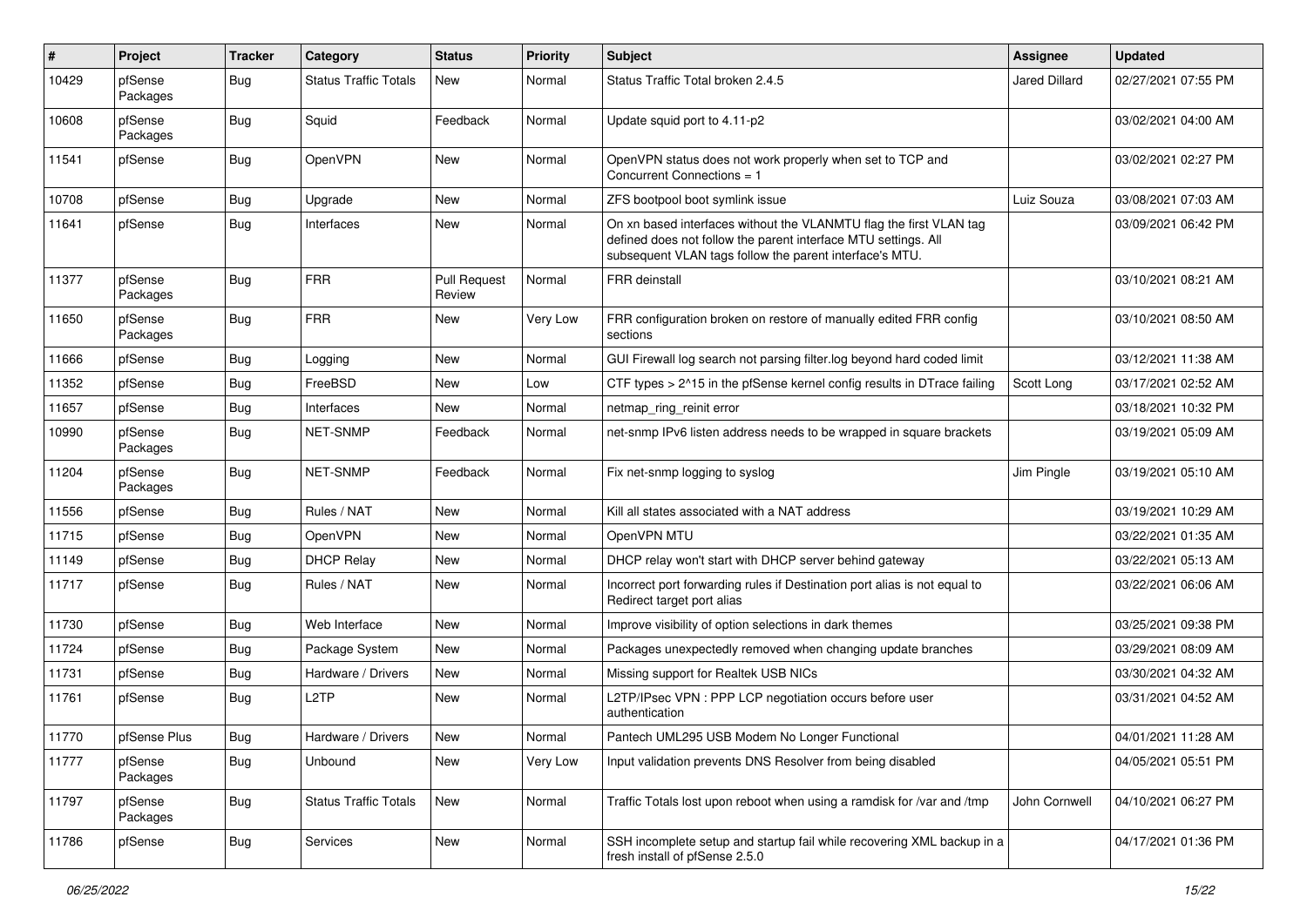| $\#$  | Project             | <b>Tracker</b> | Category                                        | <b>Status</b> | <b>Priority</b> | <b>Subject</b>                                                                    | <b>Assignee</b>     | <b>Updated</b>      |
|-------|---------------------|----------------|-------------------------------------------------|---------------|-----------------|-----------------------------------------------------------------------------------|---------------------|---------------------|
| 8831  | pfSense             | Bug            | <b>IPv6 Router</b><br>Advertisements<br>(RADVD) | New           | Very High       | Radvd causes latency spikes                                                       |                     | 04/19/2021 04:51 AM |
| 11835 | pfSense<br>Packages | Bug            | <b>FRR</b>                                      | New           | Normal          | FRR OSPF redistributed connected routes disappearing                              |                     | 04/22/2021 07:11 AM |
| 11841 | pfSense<br>Packages | Bug            | <b>FRR</b>                                      | New           | Normal          | FRR access lists default bahavior changed to permit by default                    |                     | 04/22/2021 09:52 AM |
| 11848 | pfSense<br>Packages | Bug            | Squid                                           | <b>New</b>    | Normal          | Issue with squid cache download speed                                             |                     | 04/23/2021 09:30 PM |
| 11763 | pfSense<br>Packages | <b>Bug</b>     | Status Monitoring                               | New           | Normal          | Traffic graphs refresh issue                                                      |                     | 05/03/2021 09:44 AM |
| 11898 | pfSense<br>Packages | Bug            | apcupsd                                         | <b>New</b>    | Normal          | PHP error from apcupsd dashboard widget                                           |                     | 05/07/2021 09:12 AM |
| 10671 | pfSense             | Bug            | <b>Operating System</b>                         | New           | Normal          | pfsense 2.4.5 1 does not boot on Gen2 2012R2 HyperV VM                            |                     | 05/09/2021 06:39 AM |
| 11802 | pfSense<br>Packages | <b>Bug</b>     | FreeRADIUS                                      | New           | Normal          | FreeRADIUS sync                                                                   |                     | 05/10/2021 04:18 AM |
| 11925 | pfSense             | Bug            | <b>OpenVPN</b>                                  | New           | Normal          | Calling-Station-Id always set to WAN IP                                           |                     | 05/14/2021 09:27 AM |
| 11936 | pfSense<br>Packages | Bug            | <b>FRR</b>                                      | Incomplete    | High            | FRR does not connect BGP when using password                                      |                     | 05/19/2021 08:12 AM |
| 11953 | pfSense             | Bug            | <b>IGMP Proxy</b>                               | <b>New</b>    | Normal          | XG-1541 crashes when igmpproxy is enabled and network interfaces<br>status change |                     | 05/24/2021 04:55 PM |
| 7779  | pfSense             | Bug            | OpenVPN                                         | New           | Normal          | Traffic crossing a site-to-site OpenVPN tunnel fails to fragment.                 |                     | 06/02/2021 08:26 AM |
| 11992 | pfSense             | <b>Bug</b>     | <b>Virtual IP Addresses</b>                     | Confirmed     | High            | GRE Tunnel - Does not work with a virtual IP as endpoint                          |                     | 06/04/2021 01:16 AM |
| 12009 | pfSense<br>Packages | <b>Bug</b>     | Zabbix                                          | New           | Normal          | Zabbix Agent starts twice by /etc/rc.start_packages                               |                     | 06/08/2021 01:35 AM |
| 12013 | pfSense             | Bug            | Logging                                         | <b>New</b>    | Low             | Reading log data is inefficient in certain cases                                  |                     | 06/08/2021 07:35 AM |
| 12056 | pfSense             | Bug            | Logging                                         | New           | Normal          | Filterlog says "Unknown Option %u"                                                |                     | 06/18/2021 05:51 AM |
| 6055  | pfSense             | Bug            | Package System                                  | Confirmed     | Low             | Menu items may remain from packages no longer installed                           |                     | 06/18/2021 08:46 PM |
| 12067 | pfSense             | Bug            | DHCP (IPv4)                                     | New           | Very Low        | <b>DHCP Monitoring Statistics Error</b>                                           |                     | 06/21/2021 08:39 AM |
| 11491 | pfSense<br>Packages | Bug            | haproxy                                         | Feedback      | Normal          | haproxy-devel v0.62_2 - startup error 'httpchk'                                   | Viktor Gurov        | 06/22/2021 08:46 AM |
| 11937 | pfSense<br>Packages | Bug            | haproxy                                         | Feedback      | Normal          | HAproxy "Use Client-IP" option breaks Captive Portal                              | <b>Viktor Gurov</b> | 06/22/2021 08:48 AM |
| 9895  | pfSense<br>Packages | <b>Bug</b>     | Snort                                           | New           | Normal          | snort reinstallation failed                                                       |                     | 06/23/2021 08:01 AM |
| 12084 | pfSense<br>Packages | <b>Bug</b>     | <b>FRR</b>                                      | New           | Normal          | libfrr.so.0 error on SG-1100                                                      |                     | 06/26/2021 08:22 AM |
| 11610 | pfSense<br>Packages | <b>Bug</b>     | NET-SNMP                                        | New           | Normal          | NET-SNMP is not setting the correct permissions on AgentX                         |                     | 06/28/2021 07:54 AM |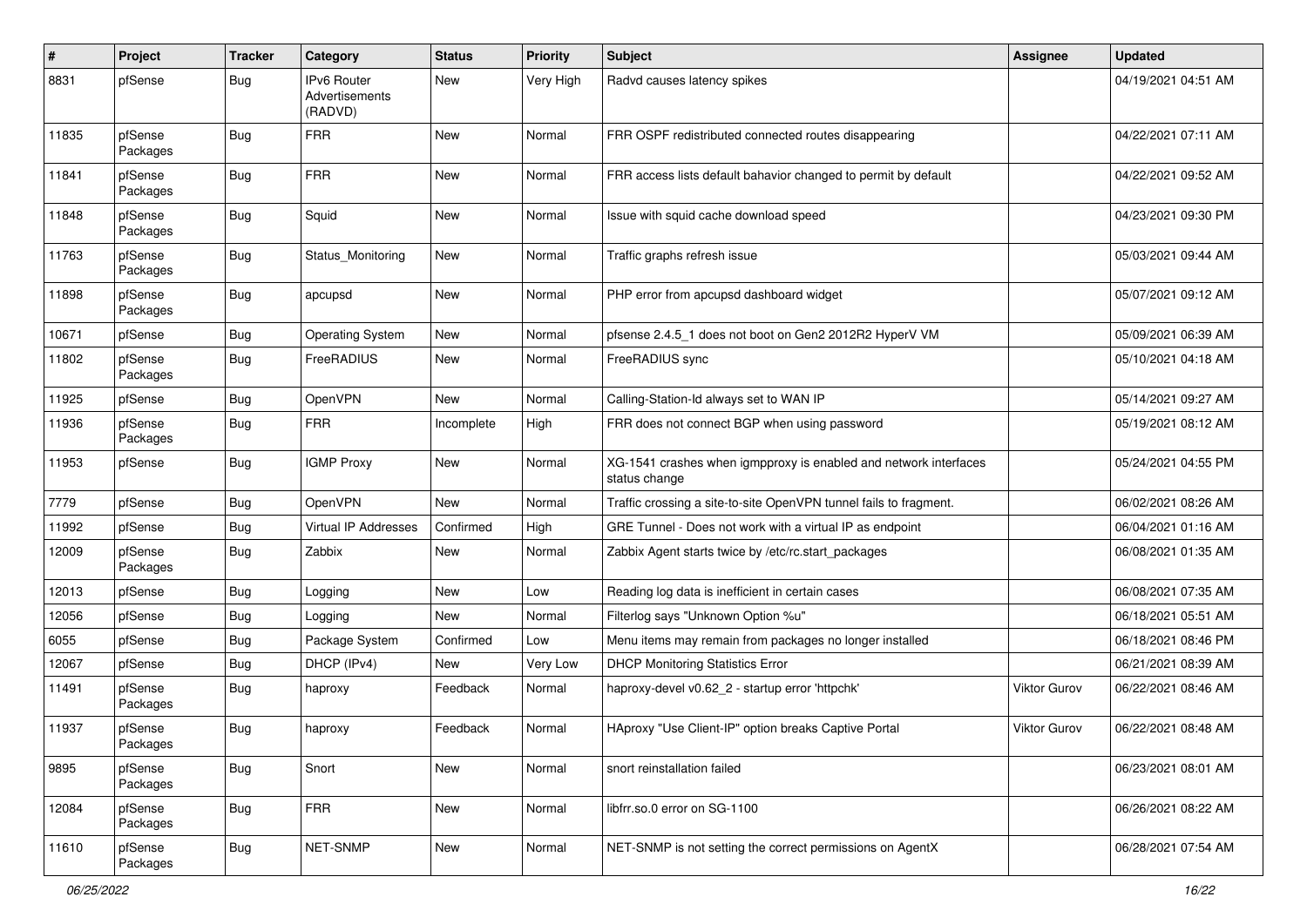| #     | Project             | <b>Tracker</b> | Category                    | <b>Status</b> | <b>Priority</b> | <b>Subject</b>                                                                                                    | <b>Assignee</b> | <b>Updated</b>      |
|-------|---------------------|----------------|-----------------------------|---------------|-----------------|-------------------------------------------------------------------------------------------------------------------|-----------------|---------------------|
| 6362  | pfSense             | <b>Bug</b>     | DHCP (IPv4)                 | Confirmed     | Normal          | DHCP Client ID not used                                                                                           |                 | 07/09/2021 06:30 AM |
| 12122 | pfSense             | <b>Bug</b>     | Web Interface               | <b>New</b>    | Normal          | Perform greedy actions asychronously                                                                              |                 | 07/10/2021 01:10 PM |
| 11997 | pfSense<br>Packages | Bug            | <b>IPsec Profile Wizard</b> | <b>New</b>    | Normal          | Add Support for Android Strongswan Profiles in the Profile Wizard                                                 | Jim Pingle      | 07/10/2021 07:51 PM |
| 11515 | pfSense<br>Packages | Bug            | node exporter               | Feedback      | Normal          | node exporter 0.18.1 1 - Unable to interact or start the service from<br>web ui                                   | Viktor Gurov    | 07/14/2021 12:37 PM |
| 11756 | pfSense<br>Packages | <b>Bug</b>     | haproxy                     | Feedback      | Normal          | HaProxy does not transfer backend states during reload                                                            | Viktor Gurov    | 07/14/2021 01:21 PM |
| 11746 | pfSense<br>Packages | <b>Bug</b>     | FreeRADIUS                  | Feedback      | Normal          | Second LDAP server configuration misses the ipaNThash control<br>attribute                                        | Viktor Gurov    | 07/14/2021 01:44 PM |
| 11681 | pfSense<br>Packages | <b>Bug</b>     | <b>FRR</b>                  | Feedback      | Normal          | FRR generates invalid BFD configuration after removing interfaces                                                 | Viktor Gurov    | 07/14/2021 04:40 PM |
| 12130 | pfSense<br>Packages | <b>Bug</b>     | Zeek                        | <b>New</b>    | Normal          | Zeek fails to start                                                                                               |                 | 07/15/2021 02:00 AM |
| 12036 | pfSense<br>Packages | Bug            | Zabbix                      | Feedback      | Normal          | Certificate Manager page do not show Zabbix used certificates                                                     | Viktor Gurov    | 07/15/2021 11:46 AM |
| 11980 | pfSense<br>Packages | Bug            | <b>FreeRADIUS</b>           | Feedback      | Normal          | EAP does not work with SQL backend                                                                                |                 | 07/21/2021 07:24 AM |
| 8815  | pfSense             | <b>Bug</b>     | Interfaces                  | New           | Normal          | IP addresses are removed from interfaces when link is lost and either<br>IPv4 or IPv6 is dynamic                  | Luiz Souza      | 07/21/2021 07:49 AM |
| 12178 | pfSense<br>Packages | Bug            | WireGuard                   | New           | Low             | WireGuard always shows 'Configuring WireGuard tunnelsdone.'<br>message on boot                                    |                 | 07/30/2021 06:58 AM |
| 11847 | pfSense<br>Packages | <b>Bug</b>     | <b>FRR</b>                  | Feedback      | Normal          | Filters not applied to PEER Groups                                                                                | Viktor Gurov    | 07/30/2021 07:45 PM |
| 6624  | pfSense             | <b>Bug</b>     | <b>IPsec</b>                | Confirmed     | Normal          | changes in IPsec config should down the connection                                                                | Jim Pingle      | 08/02/2021 12:08 PM |
| 11780 | pfSense<br>Packages | <b>Bug</b>     | Suricata                    | <b>New</b>    | Very High       | Suricata package fails to prune suricata.log                                                                      |                 | 08/06/2021 07:18 AM |
| 10311 | pfSense             | <b>Bug</b>     | <b>OpenVPN</b>              | New           | Normal          | Too low net.link.ifqmaxlen causes packet drop under load when using<br>OpenVPN inside bridge interface under load |                 | 08/10/2021 03:10 AM |
| 11619 | pfSense             | <b>Bug</b>     | Upgrade                     | <b>New</b>    | Normal          | Unable to upgrade 2.4.4-p3 to 2.5/21.02-p1                                                                        |                 | 08/15/2021 10:00 AM |
| 12283 | pfSense             | <b>Bug</b>     | Authentication              | New           | Normal          | LDAP/RADIUS authentication servers configuration does not allow<br>source IP address to be specified              |                 | 08/20/2021 01:15 AM |
| 6964  | pfSense<br>Packages | <b>Bug</b>     | Suricata                    | Feedback      | Normal          | Host OS Policy Assignment broken when using "Import" or "Aliases"<br>buttons                                      | Viktor Gurov    | 08/20/2021 07:52 AM |
| 12286 | pfSense<br>Packages | <b>Bug</b>     | FreeRADIUS                  | New           | Normal          | Add support for ntlm_auth in LDAP                                                                                 |                 | 08/20/2021 08:27 AM |
| 4479  | pfSense             | <b>Bug</b>     | <b>Operating System</b>     | New           | Normal          | Firewall rules won't match GRE interface after applying IPSEC transport<br>encryption on GRE tunnel               | Luiz Souza      | 08/20/2021 08:46 AM |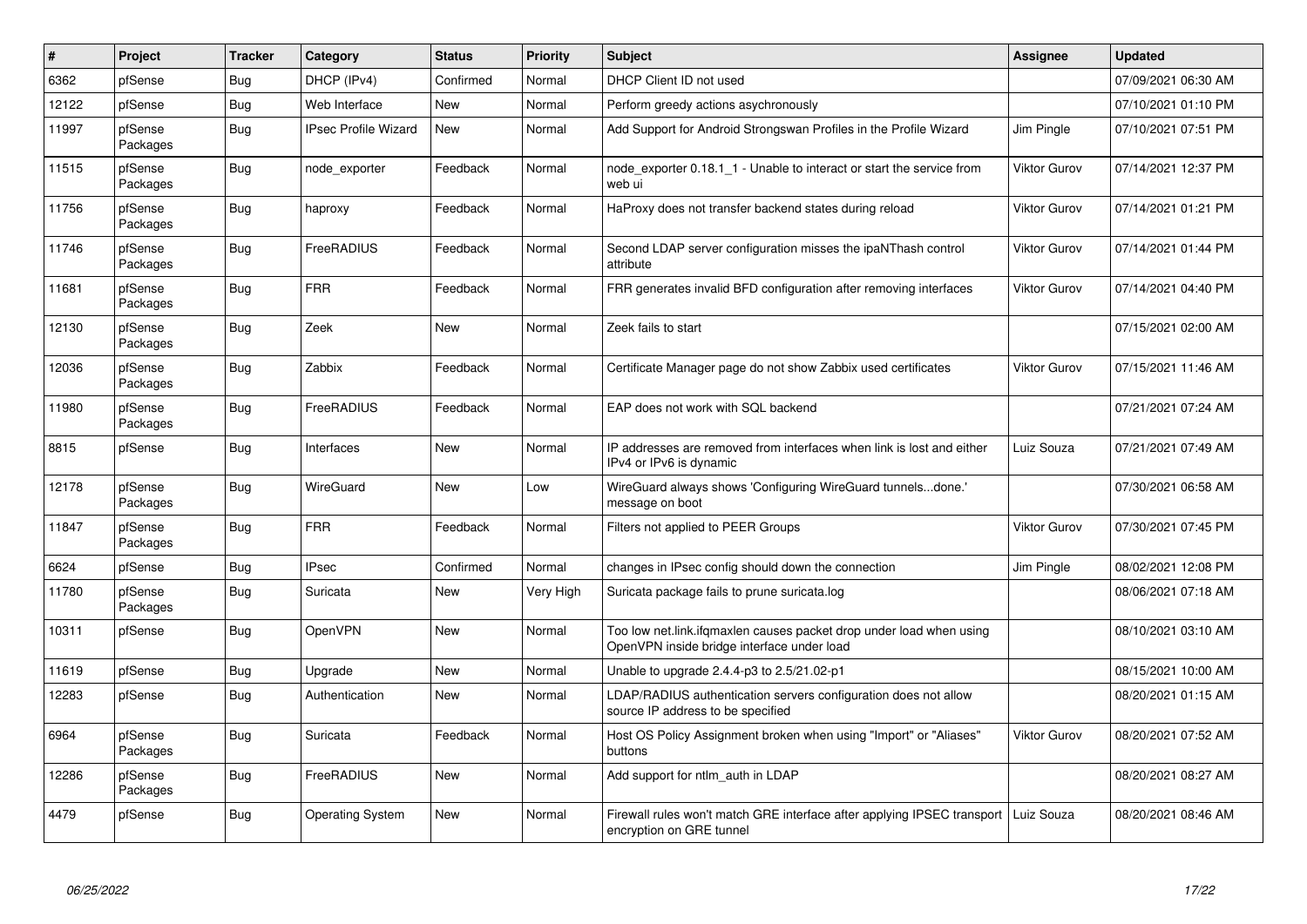| #     | Project             | <b>Tracker</b> | Category                        | <b>Status</b> | <b>Priority</b> | Subject                                                                                               | Assignee            | <b>Updated</b>      |
|-------|---------------------|----------------|---------------------------------|---------------|-----------------|-------------------------------------------------------------------------------------------------------|---------------------|---------------------|
| 6370  | pfSense             | <b>Bug</b>     | <b>IPsec</b>                    | Confirmed     | Normal          | IPSEC bound to WAN gateway group and Dynamic DNS doesn't to fail<br>back tunnel to WAN on DDNS update |                     | 08/31/2021 07:38 AM |
| 10693 | pfSense<br>Packages | <b>Bug</b>     | <b>BIND</b>                     | New           | Normal          | pfSense Bind Zone Editor UI does not update zone serial number when<br>a change is made               |                     | 09/01/2021 12:51 AM |
| 11742 | pfSense<br>Packages | <b>Bug</b>     | Suricata                        | New           | Normal          | Blocking / Unblocking is not working correctly.                                                       |                     | 09/01/2021 11:08 AM |
| 11268 | pfSense             | <b>Bug</b>     | Web Interface                   | New           | Normal          | Cookie named 'id' prevents Edit form fields being set properly                                        |                     | 09/03/2021 06:16 AM |
| 12144 | pfSense             | Bug            | <b>Operating System</b>         | In Progress   | Normal          | Bug in "df -t" filtering if two filesystems use the same mountpoint                                   | Mateusz Guzik       | 09/10/2021 10:07 AM |
| 12322 | pfSense<br>Packages | <b>Bug</b>     | Suricata                        | Feedback      | Normal          | Suricata creates invalid HOME_NET entries                                                             | Viktor Gurov        | 09/10/2021 11:42 AM |
| 11135 | pfSense<br>Packages | <b>Bug</b>     | haproxy                         | Feedback      | High            | HAproxy OCSP reponse crontab bug                                                                      | <b>Viktor Gurov</b> | 09/10/2021 11:51 AM |
| 12167 | pfSense<br>Packages | <b>Bug</b>     | <b>FRR</b>                      | Feedback      | Normal          | BGP TCP setkey not set if neighbor is in peer group                                                   | Viktor Gurov        | 09/16/2021 09:38 AM |
| 11961 | pfSense<br>Packages | <b>Bug</b>     | FRR                             | Feedback      | Normal          | FRR OSPF add unwanted area 0 authentication to router ospf                                            | <b>Viktor Gurov</b> | 09/16/2021 10:25 PM |
| 12393 | pfSense             | <b>Bug</b>     | <b>Traffic Shaper</b><br>(ALTQ) | New           | Low             | Priority of qOthersLow higher than default queues                                                     |                     | 09/21/2021 02:48 PM |
| 12401 | pfSense             | Bug            | <b>Traffic Graphs</b>           | New           | Normal          | Traffic graphs with untagged and tagged VLAN on same interface                                        |                     | 09/23/2021 09:18 PM |
| 12033 | pfSense<br>Packages | <b>Bug</b>     | pfBlockerNG                     | New           | Normal          | maxmindb and _sqlite3 modules not found                                                               |                     | 10/01/2021 04:42 AM |
| 12421 | pfSense             | Bug            | Rules / NAT                     | <b>New</b>    | Normal          | IPV6 limiter bug                                                                                      |                     | 10/02/2021 08:44 AM |
| 12188 | pfSense<br>Packages | <b>Bug</b>     | OpenVPN Client<br>Export        | New           | Normal          | client export breaks multi remote configurations                                                      |                     | 10/02/2021 05:58 PM |
| 1620  | pfSense<br>Packages | Bug            | Squid                           | New           | Normal          | Can't use transparent proxy when using bridge.                                                        |                     | 10/07/2021 04:19 AM |
| 11430 | pfSense             | <b>Bug</b>     | Interfaces                      | New           | Normal          | PHP console spam after Assigning Interfaces                                                           |                     | 10/09/2021 10:37 AM |
| 12101 | pfSense<br>Packages | Bug            | arpwatch                        | Assigned      | Normal          | ArpWatch Suppression Mac for "flip-flop" not suppressing                                              | Viktor Gurov        | 10/09/2021 07:19 PM |
| 12126 | pfSense<br>Packages | <b>Bug</b>     | FreeRADIUS                      | New           | Normal          | freeradius3 0.15.7 31                                                                                 |                     | 10/11/2021 08:21 AM |
| 12444 | pfSense<br>Packages | <b>Bug</b>     | ntop                            | New           | Normal          | ntopng throws errors when viewing single host                                                         |                     | 10/11/2021 12:39 PM |
| 12451 | pfSense             | <b>Bug</b>     | Virtual IP Addresses            | <b>New</b>    | Normal          | deleteVIP() does not check RFC2136 Update Source                                                      |                     | 10/13/2021 10:06 AM |
| 11592 | pfSense<br>Packages | <b>Bug</b>     | node exporter                   | New           | Normal          | Node exporter can not read system statistics                                                          |                     | 10/15/2021 09:37 PM |
| 12467 | pfSense             | Bug            | Captive Portal                  | New           | Normal          | CP error on client disconnect after reboot                                                            |                     | 10/17/2021 05:35 AM |
| 9344  | pfSense             | Bug            | Translations                    | New           | Normal          | OpenVPN click NCP Algorithms will always go to DH Parameters<br>website(in Chinese-Taiwan)            |                     | 10/21/2021 03:48 AM |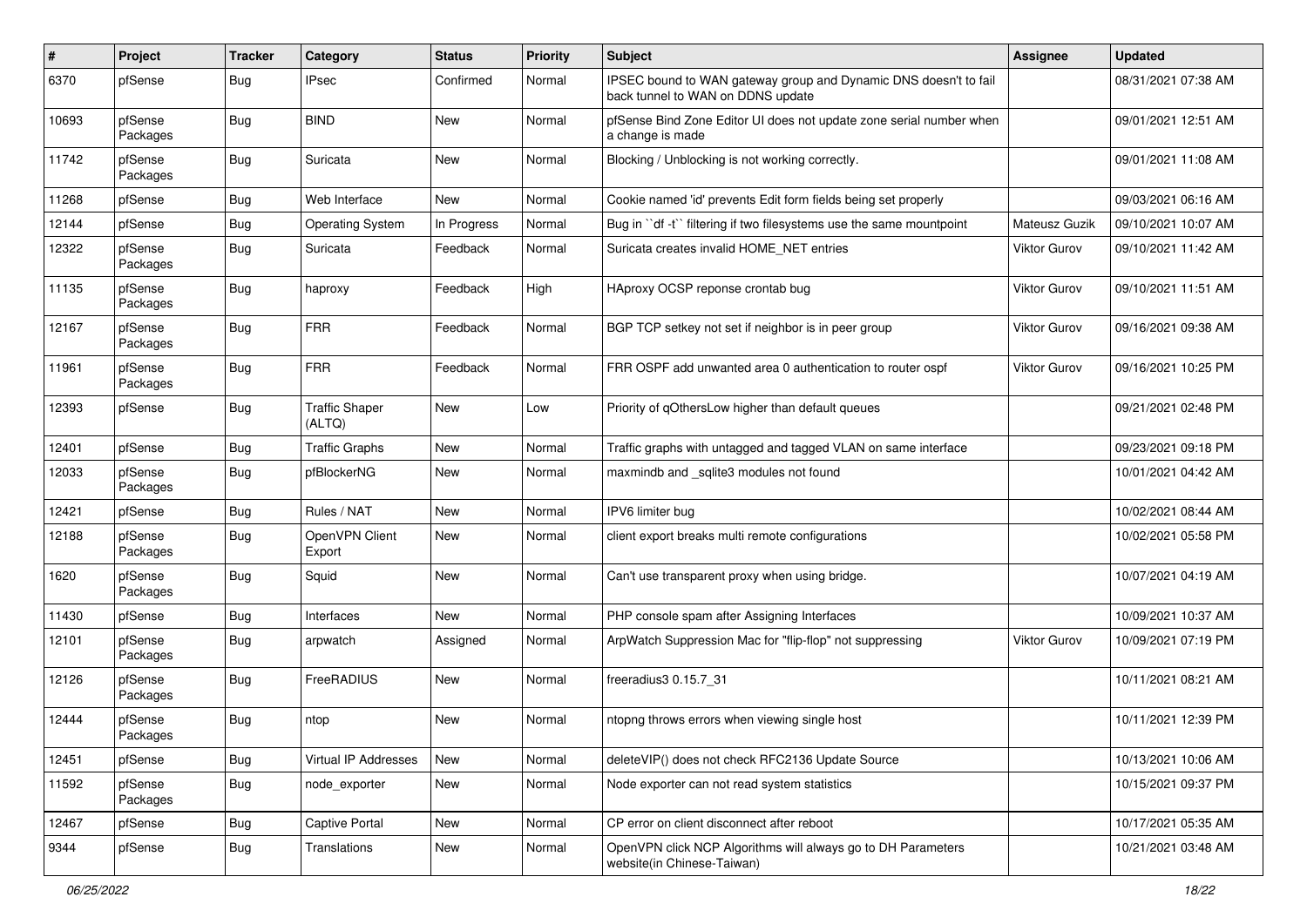| #     | Project             | <b>Tracker</b> | Category                    | <b>Status</b>                 | <b>Priority</b> | <b>Subject</b>                                                                                                                   | Assignee      | <b>Updated</b>      |
|-------|---------------------|----------------|-----------------------------|-------------------------------|-----------------|----------------------------------------------------------------------------------------------------------------------------------|---------------|---------------------|
| 12436 | pfSense             | Bug            | PPPoE Server                | New                           | Normal          | Pppoe server config gui does not allow setting of chap authentication,<br>and sets the network start address for allocation to 0 |               | 10/21/2021 08:15 AM |
| 12483 | pfSense             | Bug            | Configuration<br>Backend    | New                           | Normal          | GUI creates inconsistent config.xml                                                                                              |               | 10/23/2021 06:48 AM |
| 12357 | pfSense             | <b>Bug</b>     | Captive Portal              | New                           | Normal          | Captive Portal popup Logout button loads full login page in popup when<br>clicked                                                |               | 10/27/2021 12:10 PM |
| 11429 | pfSense             | Bug            | Web Interface               | New                           | Normal          | System Log / Settings form activates "Reset Log Files" button on enter                                                           |               | 10/28/2021 01:35 PM |
| 8013  | pfSense             | Bug            | <b>IPsec</b>                | New                           | Normal          | IPsec MSS clamping value shared for IPv4 and IPv6                                                                                | Luiz Souza    | 10/28/2021 01:37 PM |
| 8576  | pfSense             | Bug            | Rules / NAT                 | Feedback                      | Low             | pfSense stops passing traffic after some time when using Outbound<br>NAT pool w/ Sticky Address                                  |               | 10/28/2021 01:47 PM |
| 12504 | pfSense             | Bug            | Interfaces                  | New                           | Normal          | BCM57412 NetXtreme-E 10Gb RDMA Ethernet controller issue                                                                         |               | 11/05/2021 04:51 AM |
| 12508 | pfSense             | Bug            | <b>DHCP Relay</b>           | New                           | Normal          | DHCP Relay over VPN                                                                                                              |               | 11/06/2021 11:25 AM |
| 12509 | pfSense             | Bug            | OpenVPN                     | New                           | Normal          | Deffered authentication does not work with auth-gen-token<br>external-auth or pusk "auth-token"                                  |               | 11/08/2021 04:01 AM |
| 12507 | pfSense<br>Packages | Bug            | softflowd                   | <b>Pull Request</b><br>Review | Normal          | Add support for bi-directional flows in softflowd                                                                                |               | 11/11/2021 03:53 AM |
| 11525 | pfSense<br>Packages | Bug            | Suricata                    | <b>New</b>                    | Normal          | pfsense 2.5.0 release version for vlan issue to suricata                                                                         |               | 11/11/2021 08:16 AM |
| 12519 | pfSense             | Bug            | Authentication              | New                           | Normal          | Fail authentication using special character in password via the LDAP<br>connector                                                |               | 11/12/2021 07:39 AM |
| 12249 | pfSense             | Bug            | Backup / Restore            | <b>New</b>                    | Normal          | HAProxy causing failed ACB backups                                                                                               |               | 11/15/2021 11:58 PM |
| 12538 | pfSense<br>Packages | Bug            | <b>PIMD</b>                 | New                           | Normal          | PIMD sub-interface bug                                                                                                           |               | 11/20/2021 09:44 PM |
| 7096  | pfSense             | Bug            | <b>DNS Resolver</b>         | Feedback                      | Normal          | Unbound fails to start on boot if specific network devices are configured<br>in the "Network Interfaces"                         |               | 11/22/2021 08:59 AM |
| 12539 | pfSense             | Bug            | Interfaces                  | <b>New</b>                    | Low             | Changing VLAN ID for LAN interface in assignments silently fails.                                                                |               | 11/23/2021 04:12 AM |
| 12542 | pfSense             | Bug            | <b>Virtual IP Addresses</b> | New                           | Normal          | Cannot assign a same IPv6 Link-Local address to different interfaces                                                             |               | 11/25/2021 01:41 AM |
| 11182 | pfSense<br>Packages | Bug            | <b>NRPE</b>                 | New                           | Normal          | NRPE in HA syncs the bind IP                                                                                                     |               | 12/01/2021 02:15 AM |
| 12506 | pfSense<br>Packages | Bug            | Suricata                    | Feedback                      | Normal          | Only selected instance is restarted on suppress list change                                                                      | Viktor Gurov  | 12/01/2021 04:43 AM |
| 12547 | pfSense             | <b>Bug</b>     | <b>Operating System</b>     | Feedback                      | Normal          | unsheduled system reboot/crash                                                                                                   | Mateusz Guzik | 12/01/2021 01:20 PM |
| 12563 | pfSense             | <b>Bug</b>     | <b>OpenVPN</b>              | New                           | Normal          | OpenVPN server doesn't support Framed-IPv6-Address RADIUS<br>attribute                                                           |               | 12/03/2021 11:19 AM |
| 12544 | pfSense             | <b>Bug</b>     | <b>Operating System</b>     | New                           | Normal          | OpenSSH vulnerabilities                                                                                                          |               | 12/04/2021 04:36 PM |
| 12552 | pfSense             | <b>Bug</b>     | <b>OpenVPN</b>              | New                           | Normal          | "Pull DNS" option within OpenVPN client does not cause pfSense to<br>use DNS servers assigned by remote OpenVPN server           |               | 12/08/2021 08:45 AM |
| 1667  | pfSense             | Bug            | L <sub>2</sub> TP           | New                           | Normal          | L2TP server does not respond properly from a CARP VIP                                                                            |               | 12/11/2021 07:43 PM |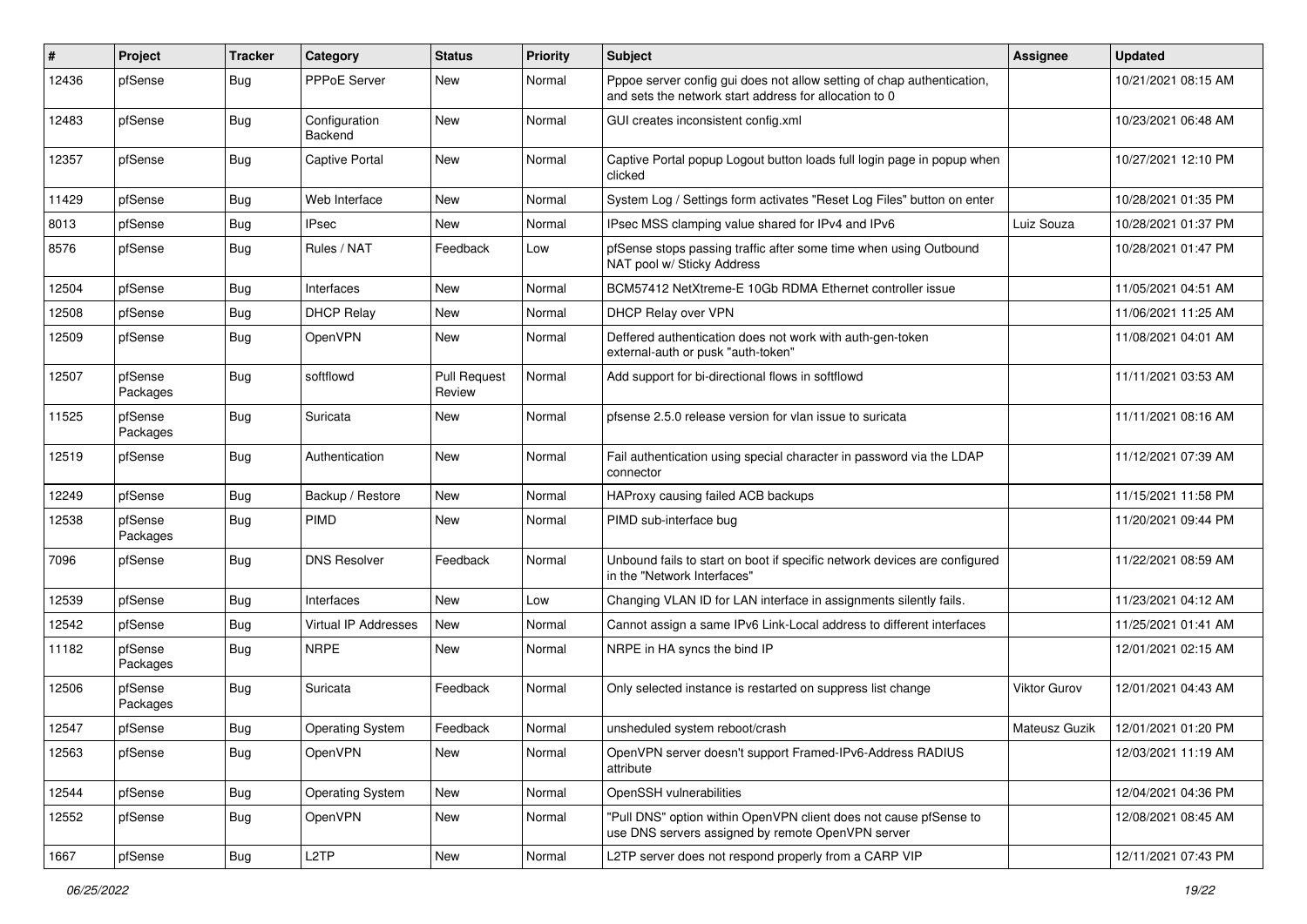| ∦     | Project             | <b>Tracker</b> | Category                | <b>Status</b> | <b>Priority</b> | Subject                                                                                                                       | Assignee              | <b>Updated</b>      |
|-------|---------------------|----------------|-------------------------|---------------|-----------------|-------------------------------------------------------------------------------------------------------------------------------|-----------------------|---------------------|
| 1738  | pfSense             | <b>Bug</b>     | Backup / Restore        | New           | Very Low        | Restore fails when username in backup is not matching                                                                         |                       | 12/11/2021 07:51 PM |
| 4604  | pfSense             | <b>Bug</b>     | <b>NTPD</b>             | New           | Normal          | NTP time server entries may or may not work, depending upon<br>interfaces selected when configuring NTP service               |                       | 12/11/2021 07:59 PM |
| 3796  | pfSense             | Bug            | <b>Diagnostics</b>      | Confirmed     | Normal          | States summary fails and is very slow with large state tables                                                                 |                       | 12/11/2021 08:03 PM |
| 7387  | pfSense             | Bug            | Dashboard               | <b>New</b>    | Low             | New Traffic Graph in dashboard resets inverted view to normal view                                                            | <b>Jared Dillard</b>  | 12/11/2021 08:14 PM |
| 11054 | pfSense<br>Packages | Bug            | FreeRADIUS              | Assigned      | Normal          | Check Client Certificate CN not working as described                                                                          | <b>Viktor Gurov</b>   | 12/14/2021 07:22 AM |
| 12608 | pfSense<br>Packages | <b>Bug</b>     | WireGuard               | New           | High            | WireGuard tunnels monitored by dpinger causing system to stop routing<br>completely in certain situations                     | Christian<br>McDonald | 12/16/2021 03:14 PM |
| 7235  | pfSense             | <b>Bug</b>     | <b>IPsec</b>            | New           | Normal          | 4860 has not got significant IPsec performance rising with enabled HW<br>acceleration                                         | Luiz Souza            | 12/18/2021 04:32 PM |
| 5849  | pfSense             | Bug            | CARP                    | <b>New</b>    | Normal          | Routing fail on CARP IPsec                                                                                                    |                       | 12/18/2021 04:41 PM |
| 7152  | pfSense             | Bug            | <b>DNS Resolver</b>     | New           | Normal          | Unbound / DNS Resolver issue if "Register DHCP static mappings in<br>the DNS Resolver" set before wildcard DNS custom options |                       | 12/18/2021 04:59 PM |
| 11960 | pfSense             | Bug            | Gateway Monitoring      | Feedback      | Normal          | Gateway Monitoring Traffic Goes Out Default Gateway                                                                           |                       | 12/20/2021 05:43 AM |
| 8827  | pfSense<br>Packages | <b>Bug</b>     | squidguard              | New           | Normal          | Squidguard: ACL redirect modes 'redirect' and 'err page' send<br>unresolvable URLs to the client.                             | Viktor Gurov          | 12/21/2021 05:49 AM |
| 11098 | pfSense<br>Packages | <b>Bug</b>     | Backup                  | Feedback      | Normal          | Backup Files and Directories plugin crashes firewall if /root specified as<br>backup location                                 | <b>Viktor Gurov</b>   | 12/23/2021 10:45 AM |
| 12264 | pfSense<br>Packages | <b>Bug</b>     | Squid                   | Feedback      | Low             | Stray <table> line in squid monitor.php</table>                                                                               | <b>Viktor Gurov</b>   | 12/23/2021 10:53 AM |
| 12070 | pfSense             | <b>Bug</b>     | DHCP (IPv4)             | New           | Low             | VLAN0 for WAN DHCP                                                                                                            |                       | 12/23/2021 04:31 PM |
| 12648 | pfSense             | Bug            | <b>Captive Portal</b>   | New           | Normal          | Undocumented variables 'listenporthttp' and 'listenporthttps'                                                                 |                       | 12/28/2021 10:44 AM |
| 11759 | pfSense             | Bug            | Dashboard               | New           | Normal          | Traffic graphs on dashboard double upload on pppoe links                                                                      |                       | 12/30/2021 04:00 AM |
| 11872 | pfSense             | <b>Bug</b>     | Interfaces              | New           | Normal          | gif interfaces reporting incorrect traffic counters                                                                           |                       | 12/30/2021 04:00 AM |
| 6289  | pfSense             | <b>Bug</b>     | Interfaces              | New           | Normal          | IPv6 address not given to track6 interfaces on create                                                                         |                       | 12/30/2021 04:17 AM |
| 12206 | pfSense<br>Packages | Bug            | NET-SNMP                | Feedback      | Normal          | Certificate Manager page doesn't show Net-SNMP used certificates                                                              | Viktor Gurov          | 12/30/2021 09:40 AM |
| 12414 | pfSense<br>Packages | <b>Bug</b>     | pfBlockerNG             | Feedback      | Normal          | DNSBL SafeSearch page displays input validation error if DoH / DoT<br>blocking is not enabled                                 |                       | 12/30/2021 02:49 PM |
| 12655 | pfSense<br>Packages | Bug            | Telegraf                | New           | Normal          | telegraf, wireguard plugin failing                                                                                            |                       | 12/30/2021 05:51 PM |
| 12423 | pfSense<br>Packages | Bug            | pfBlockerNG             | Feedback      | Normal          | Dashboard shows "SQLite database missing, Force Reload DNSBL to<br>recover!"                                                  |                       | 12/31/2021 01:06 PM |
| 5629  | pfSense             | <b>Bug</b>     | <b>IPsec</b>            | New           | Normal          | Allow for IPsec configuration using certs without a CA                                                                        |                       | 12/31/2021 05:21 PM |
| 4345  | pfSense             | <b>Bug</b>     | <b>Operating System</b> | Confirmed     | Normal          | Traffic Shaping doesn't work with Xen netfront driver                                                                         |                       | 12/31/2021 05:30 PM |
| 7113  | pfSense             | <b>Bug</b>     | Dashboard               | New           | Normal          | Interface name in Traffic Graphs                                                                                              |                       | 12/31/2021 05:40 PM |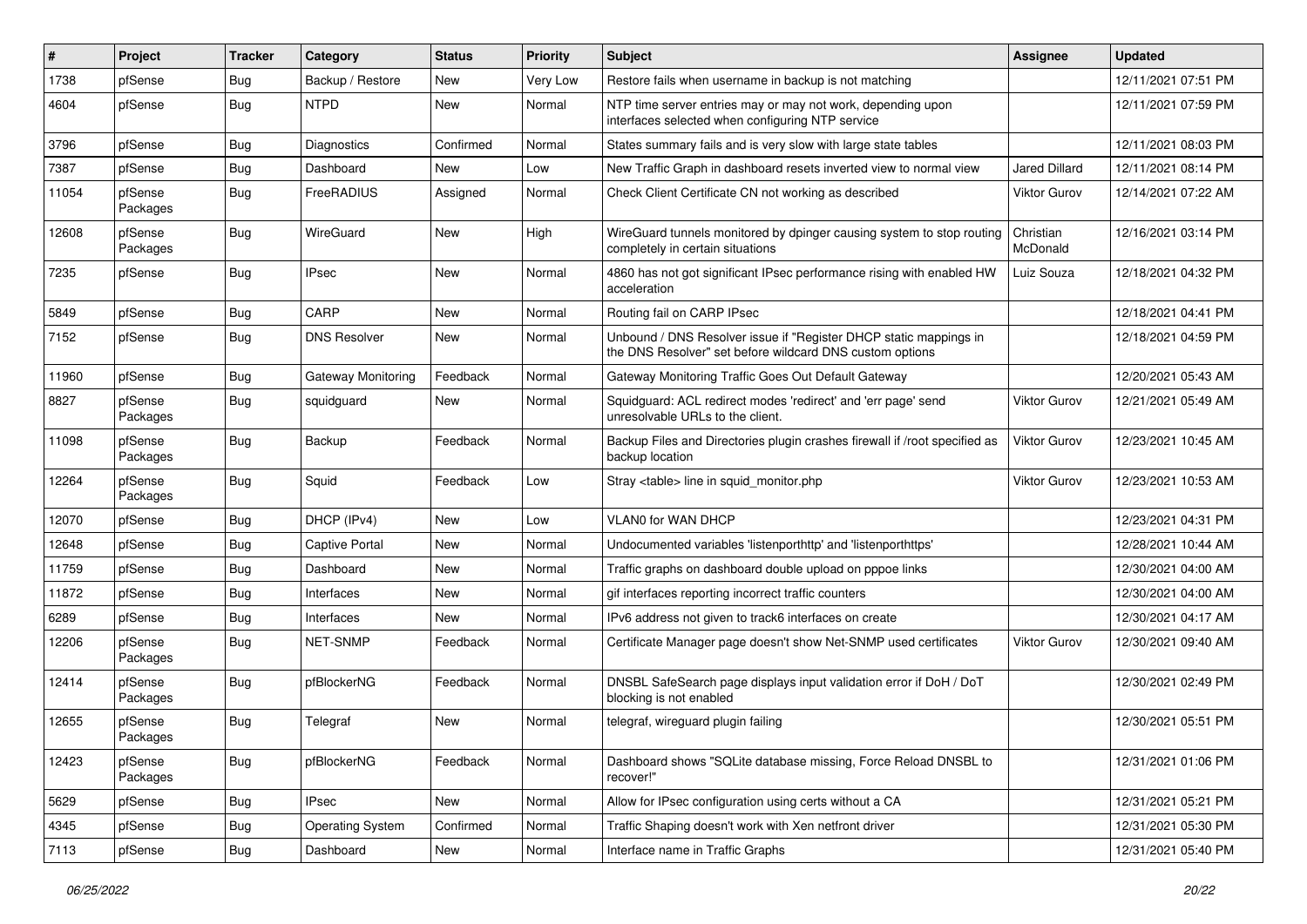| ∦     | Project             | <b>Tracker</b> | Category                        | <b>Status</b>                 | <b>Priority</b> | <b>Subject</b>                                                                      | Assignee              | <b>Updated</b>      |
|-------|---------------------|----------------|---------------------------------|-------------------------------|-----------------|-------------------------------------------------------------------------------------|-----------------------|---------------------|
| 6993  | pfSense             | <b>Bug</b>     | OpenVPN                         | New                           | Normal          | OpenVPN status error during CARP state transition                                   | James Webb            | 12/31/2021 05:44 PM |
| 7400  | pfSense             | <b>Bug</b>     | <b>Traffic Graphs</b>           | Assigned                      | Normal          | Traffic Graphs show bad data on 2.3.3_1                                             | Jared Dillard         | 12/31/2021 05:47 PM |
| 8113  | pfSense             | <b>Bug</b>     | Interfaces                      | New                           | Normal          | MTU setting on bridge, openvpn clients ignored                                      |                       | 12/31/2021 05:55 PM |
| 8516  | pfSense<br>Packages | <b>Bug</b>     | <b>FreeRADIUS</b>               | New                           | Normal          | FreeRADIUS requires settings re-saved after pfSense upgrade                         | Jim Pingle            | 12/31/2021 05:58 PM |
| 12667 | pfSense<br>Packages | <b>Bug</b>     | WireGuard                       | New                           | Normal          | Firewall Crashed After Upgrading Wireguard                                          |                       | 01/07/2022 09:18 AM |
| 12260 | pfSense<br>Packages | Bug            | ntop                            | New                           | Normal          | Update popup and version missmatch?                                                 |                       | 01/08/2022 05:53 AM |
| 5253  | pfSense             | Bug            | PPP Interfaces                  | New                           | Normal          | 3gstats.php 100% CPU                                                                |                       | 01/08/2022 05:02 PM |
| 1849  | pfSense             | Bug            | <b>Traffic Shaper</b><br>(ALTQ) | New                           | Normal          | Traffic shaper - By Queue view needs to show/use friendly inerface<br>names         |                       | 01/10/2022 08:10 AM |
| 12607 | pfSense Plus        | Bug            | Hardware / Drivers              | New                           | High            | Instability with Snort Inline with AWS Instances                                    |                       | 01/10/2022 09:03 PM |
| 6926  | pfSense             | <b>Bug</b>     | UPnP/NAT-PMP                    | New                           | Normal          | Miniupnp advertising expired IPv6 address                                           |                       | 01/15/2022 08:29 PM |
| 2234  | pfSense             | <b>Bug</b>     | Web Interface                   | Confirmed                     | Low             | Status: Traffic Graph - only shows interface's subnet                               |                       | 01/15/2022 08:33 PM |
| 9500  | pfSense<br>Packages | Bug            | haproxy                         | New                           | Normal          | HAproxy does not delete non-applicable action config                                |                       | 01/18/2022 06:28 AM |
| 7352  | pfSense             | <b>Bug</b>     | Routing                         | New                           | Normal          | pfSense IPv6 static route is dumped after a WAN flap                                |                       | 01/20/2022 09:35 AM |
| 7329  | pfSense             | <b>Bug</b>     | <b>DNS Forwarder</b>            | New                           | Low             | <b>DHCP Not Updating DNS</b>                                                        |                       | 01/21/2022 09:16 PM |
| 12715 | pfSense             | <b>Bug</b>     | Authentication                  | New                           | Normal          | Long system startup time when LDAP is configured and unavailable<br>during startup. | Christian<br>McDonald | 01/24/2022 05:50 AM |
| 12720 | pfSense             | Bug            | Rules / NAT                     | <b>Pull Request</b><br>Review | Normal          | Hide the "tag" field on non-floating tabs                                           | Viktor Gurov          | 01/24/2022 03:11 PM |
| 12705 | pfSense             | <b>Bug</b>     | <b>IPsec</b>                    | Incomplete                    | Normal          | ECDSA certificate does not work for IPSec VPN phase 1                               |                       | 01/24/2022 03:22 PM |
| 12726 | pfSense             | <b>Bug</b>     | Authentication                  | New                           | Normal          | LDAP select container button auto populate                                          |                       | 01/25/2022 01:48 PM |
| 12730 | pfSense             | Bug            | Captive Portal                  | New                           | Normal          | RADIUS accounting does not work if WAN is down                                      |                       | 01/26/2022 05:13 AM |
| 12732 | pfSense<br>Packages | Bug            | squidguard                      | New                           | High            | Squid https filtering squidguard acl target list - erratic behaviour                |                       | 01/26/2022 09:11 AM |
| 12740 | pfSense             | Bug            | FreeBSD                         | Incomplete                    | Normal          | panic: esp_input_cb: Unexpected address family                                      |                       | 01/27/2022 01:19 PM |
| 12734 | pfSense             | <b>Bug</b>     | Web Interface                   | Incomplete                    | Low             | Long hostname breaks DHCP leases layout                                             |                       | 01/31/2022 01:03 PM |
| 12258 | pfSense<br>Packages | Bug            | WireGuard                       | Feedback                      | Normal          | Copy key buttons only work in HTTPS mode                                            |                       | 02/03/2022 04:57 AM |
| 12751 | pfSense<br>Packages | <b>Bug</b>     | <b>FRR</b>                      | New                           | Normal          | Improve FRR route restoration after gateway events                                  |                       | 02/06/2022 11:07 PM |
| 12760 | pfSense<br>Packages | Bug            | WireGuard                       | New                           | Normal          | Link-local addresses disallowed on Wireguard interfaces                             | Christian<br>McDonald | 02/07/2022 03:50 AM |
| 12764 | pfSense             | Bug            | Gateways                        | New                           | Normal          | VTI gateway status is pending after assigning the VTI interface                     |                       | 02/07/2022 05:41 AM |